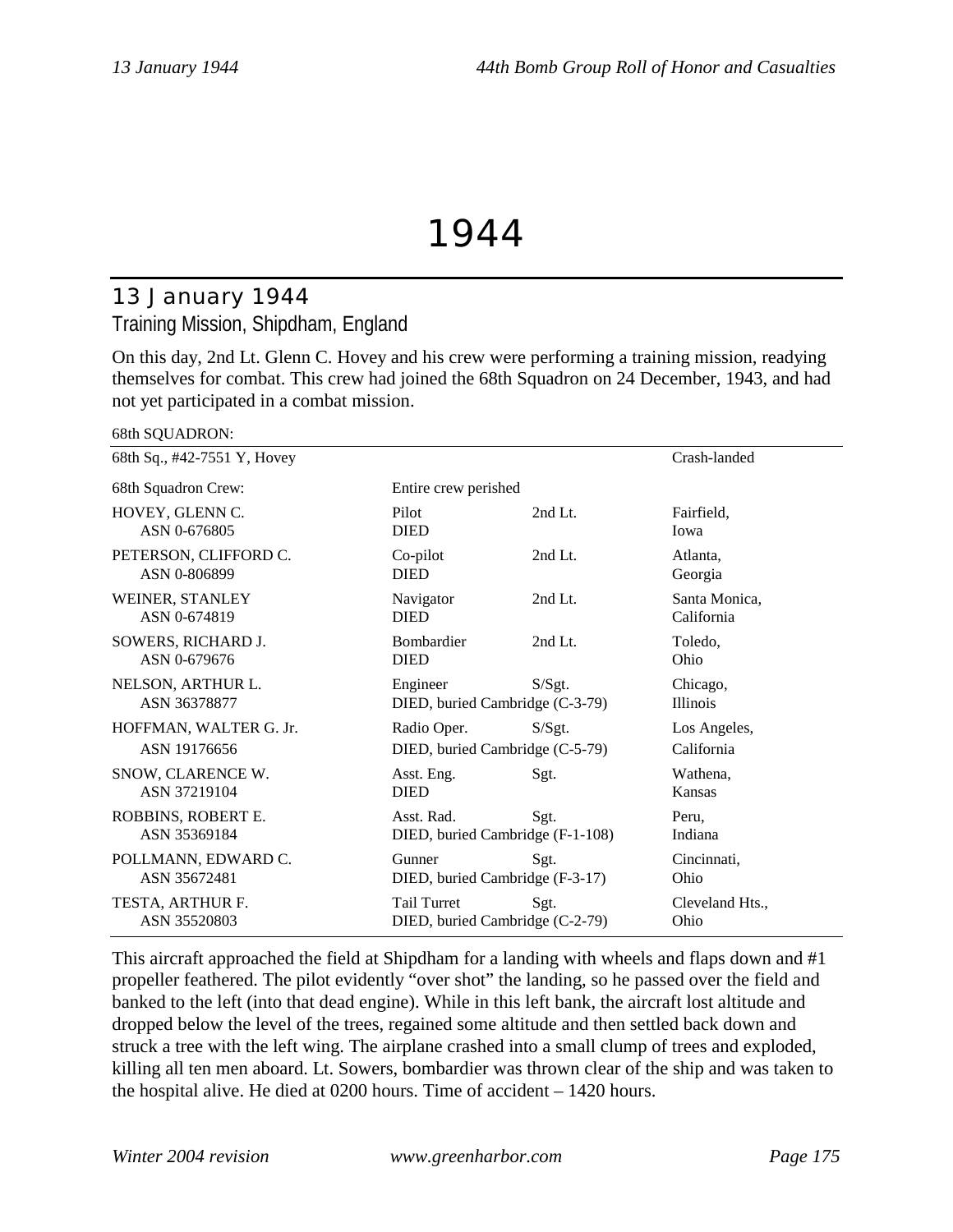Capt. Charles Kuch, 68th Squadron lead pilot, added these observations: "I was flying co-pilot with Major George Jansen on a slow-time test check with just three of us, including an engineer. We turned into our final approach and were following another plane which seemed to have a dead engine with the propeller turning. He was pretty low when he started to go around again. Major Jansen notified the tower that they had a ship in trouble.

"The plane started a left turn at a rather low altitude. it didn't appear that the pilots were carrying enough power. The plane started down, still turning. Jansen told them, 'It's too late, Pathway' as the plane struck the ground at a slight angle. We went around, flying over the crash site and helping direct crash and emergency vehicles.

"When we landed, I went with Jansen in his Jeep to the crash site. It was the first one I'd seen up close, and it was a real mess. It was the crew's first flight from Shipdham and Hovey had asked for a plane. I think he flew co-pilot to me on a [training] mission just a couple of days earlier, but no one else [on that crew] had made even one flight here. I can still smell it!"

Various archaeological groups have visited this site since 1972 and a selection of small personal effect are understood to have been found, including coins, keys and an identity bracelet marked "Stanley Weiner 0-674819". The Norfolk And Suffolk Aviation Museum's members visit to the site (1984) in the now replanted pine grove, revealed various burnt patches and some small items of wreckage, including harness and parachute buckles, many exploded .50 cal. rounds date '42 and '43.

## 14 January 1944

Coastal Military Installations, Escalles Sur Buchy, France

There was no flak over the target, but the enemy sent about 20 fighters up to give challenge. The 44th BG shot down eight of these. Unfortunately, the 67th Squadron lost one aircraft. Plane crashed near Grandcamp, France.

### $67th$  SOUADRON $\cdot$

| $\frac{1}{2}$                         |                                           |           |                               |  |
|---------------------------------------|-------------------------------------------|-----------|-------------------------------|--|
| 67th Sq., #41-23779 G-Bar, Goodwin    | $4-Q-2$                                   |           | <b>MACR #2362</b>             |  |
| 67th Squadron Crew:                   |                                           |           |                               |  |
| GOODWIN, HENRY C. Jr.<br>ASN 0-675337 | Pilot<br>KIA, buried in U.S.              | $2nd$ Lt. | San Antonio,<br>Texas         |  |
| CLARK, RAYMOND C.<br>ASN 0-748571     | Co-pilot<br>KIA                           | 2nd Lt.   | Savannah,<br>Georgia          |  |
| PHELPS, JOHN E.<br>ASN 0-747138       | Navigator<br>KIA                          | $2nd$ Lt. | El Monte,<br>California       |  |
| FOREST, RICHARD P.<br>ASN 0-676584    | <b>Bombardier</b><br>KIA                  | $2nd$ Lt. | Lynn,<br><b>Massachusetts</b> |  |
| MINDELSOHN, JOSEPH<br>ASN 17037191    | Engineer<br>KIA, buried Normandy (B-7-42) | T/Sgt.    | St. Paul,<br>Minnesota        |  |
| PALYS, JOSEPH E.<br>ASN 31129150      | Radio Oper.<br>KIA.                       | T/Sgt.    | Ware,<br><b>Massachusetts</b> |  |
| MONKS, JOHN C.<br>ASN 35416592        | Top Turret<br>POW                         | S/Sgt.    | Nelsonville,<br>Ohio          |  |
|                                       |                                           |           |                               |  |

*Page 176 www.greenharbor.com Winter 2004 revision*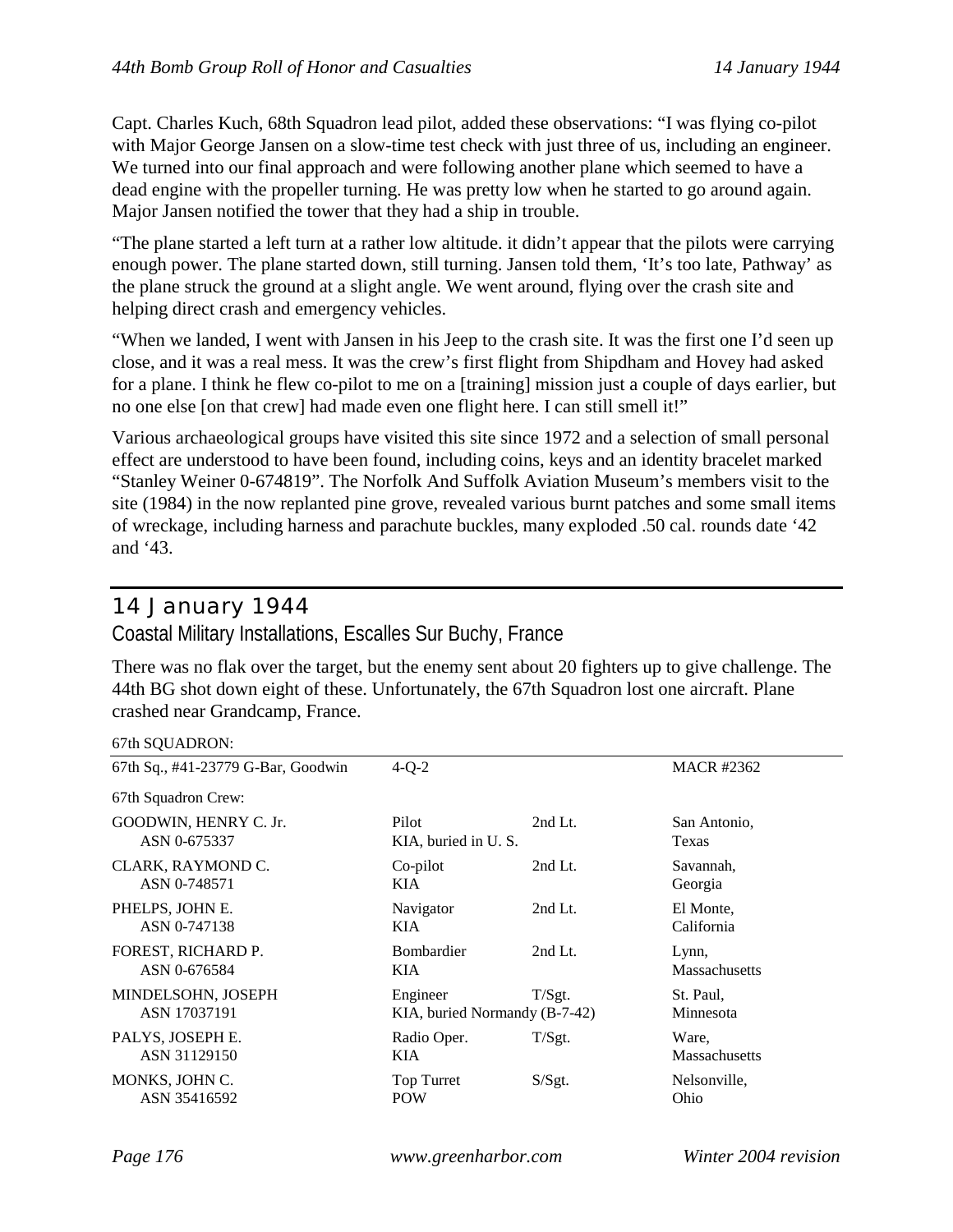| <b>CHALAN, ANDY</b> | Hatch Gun.                    | $S/S$ gt. | Portage,      |
|---------------------|-------------------------------|-----------|---------------|
| ASN 13145502        | KIA, buried Normandy (B-21-6) |           | Pennsylvania  |
| CAPO, JOSEPH A.     | RW Gunner                     | S/Sgt.    | New Brighton, |
| ASN 33362487        | <b>POW</b>                    |           | Pennsylvania  |
| LEWIS, JAMES E. Jr. | Tail Turret                   | S/Sgt.    | Philadelphia, |
| ASN 33577302        | KIA                           |           | Pennsylvania  |

The MACR includes an account by M.F. McGeary – "I was flying co-pilot in a ship ahead and to the left of ship #41-23779. The formation was attacked by seven enemy aircraft – FWs and Me 109s, from head on. The enemy passed through the formation with one hitting #779 in the #2 engine, setting it on fire. The plane went into a glide and when I looked around again, the ship had exploded. My right waist gunner and tail gunners saw one chute, believed to be the waist position as they went into the glide – it opened OK. I saw another chute that came out on fire, believed from the nose. No more parachutes were seen. This happened near the town of Duclair, west of Rouen [and Bolbec]."

Right waist gunner Joseph A. Capo had this report on file, "Goodwin announced that the plane had been hit and was on fire, and ordered the crew to abandon ship. Palys, our radio operator, was trying to get out of a very small window on the flight deck, too small for him to even try to fit through! Lewis, tail gunner, was dead and motionless in his turret."

Smoke got so thick that Capo could see nothing at all. He took off his oxygen mask and was immediately burned by the intense heat. He said that in the spirit of panic that was affecting everyone at that time (e.g. Palys) that he thought he could see more clearly if he removed his mask. But only when he actually removed it did he realize how very hot it was. So he immediately made his exit through the bomb bay doors.

"After I jumped and was on the way down, I could see Germans driving in their vehicles to capture prisoners. When I landed, it sent a tremendous jolt all the way up my spine. As soon as I hit the ground, a French partisan appeared very briefly, jumping out of the woods, saying 'Pistola, pistola.' I threw him my sidearm and this man quickly disappeared back into the woods." Shortly thereafter, Capo was surrounded by Germans.

For the first six months he was a POW, Capo could not speak a word, apparently resulting from the jolt that he got on landing, but it also could have been the result of his throat being burned by those searing flames and heat. John Monks, the only other survivor, said that he saw the ship explode soon after he jumped and he saw Capo shortly afterwards. He also commented that Capo was badly burned about his eyes and face. Neither man saw any other parachutes. Sgt. Capo often stated that he thought Lt. Goodwin was killed when the plane was hit and all communications were knocked out at that same time. The plane crashed near Bolbec, France. All eight men remaining aboard the ship were buried at La Harve, France.

This was the fourth mission for the crew.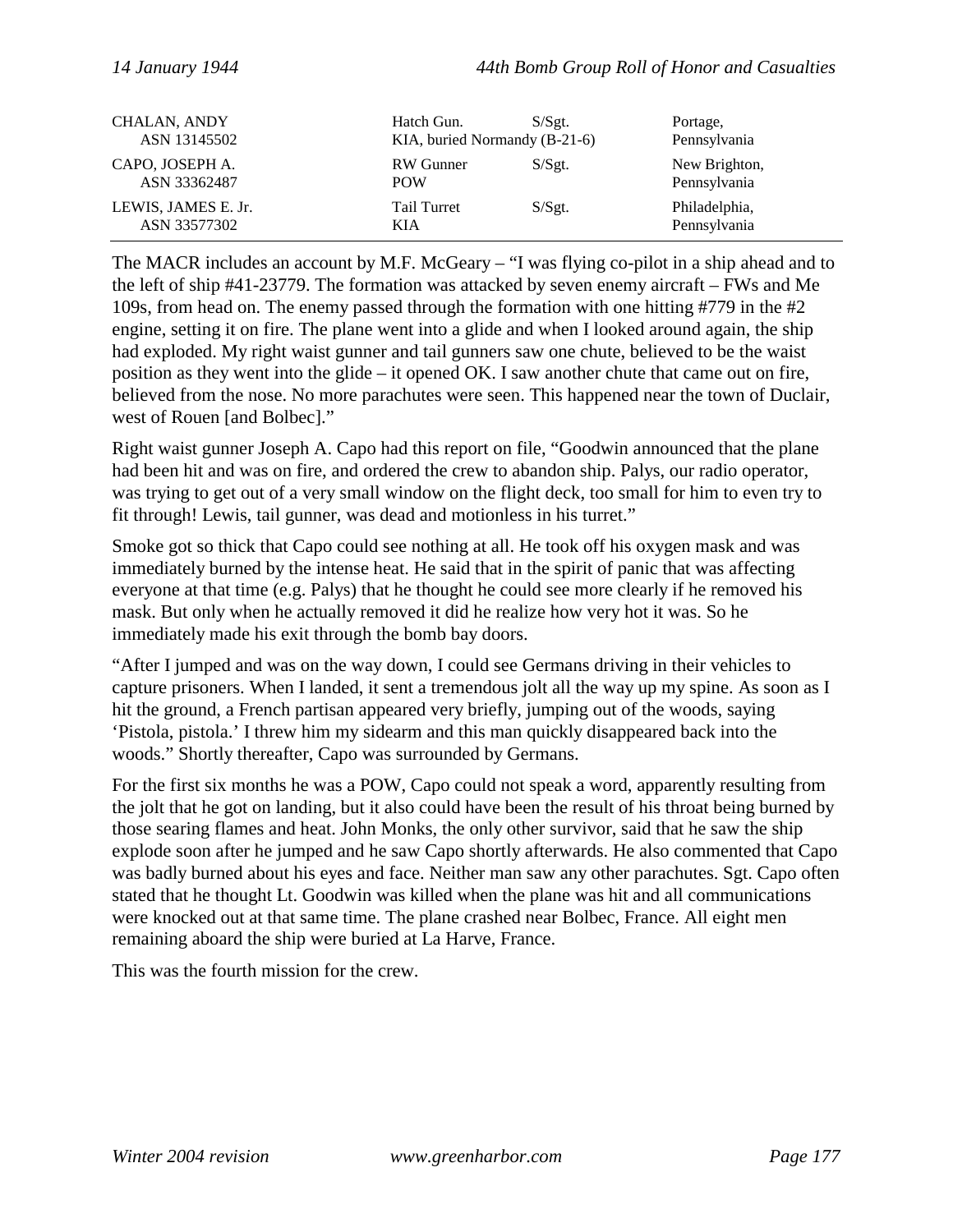# 20 January 1944 Pilot Suicide, Shipdham, England

A new pilot and crew joined the 68th Squadron in July 1943 while the group was in North Africa, having trained with Col. Crowder's Provisional Group, April 1943, at Tucson, Arizona. This pilot flew his first mission on 25 September 1943 to Lucca, Italy. On 1 October 1943, he flew as co-pilot with Lt. George P. Martin. His third and last mission was on 5 December 1943 again as first pilot, to Cognac, France. Later, he was grounded and on 20 January 1944, he took his own life.

*Note: The pilot's name is omitted here, since naming him would serve no useful purpose, however the story is included here to show the intense pressure that pilots and crew faced.*

# 21 January 1944

66th SQUADRON:

Although all 44th BG planes took off at the same time, there were actually two target missions involved on tis date, with two separate formations. As there were losses in both formations, presentation will be made as if there were two missions.

## V-1 Sites, Pas Des Calais Area, Escalles Sur Buchy, France

Once again the weather was poor, with heavy cloud cover over most of this area of France. Normally, this should have been a relatively "safe" mission, being so close to the English Channel, but it turned out to be VERY costly. The 66th and 68th squadrons had their own specific target to hit and were determined to do so in spite of the clouds which were covering the small V-1 launching sites. Bombing altitude was at a very low 12,000 feet.

| 66th SQUADRON:                     |                                                                |                            |
|------------------------------------|----------------------------------------------------------------|----------------------------|
| 66th Sq., #42-72813 L, Spelts      | <b>QUEEN MARLENE</b>                                           | <b>MACR #2252</b>          |
| 66th Squadron Crew:                |                                                                |                            |
| SPELTS, MARTIN E.<br>ASN 0-680326  | Pilot<br>$1st$ Lt.<br>KIA, Ardennes Cem. WOM                   | Las Cruces,<br>New Mexico  |
| SMITH, WILLIAM L.<br>ASN 0-805997  | Co-pilot<br>2nd Lt.<br>KIA, Ardennes Cem. WOM                  | Battle Creek,<br>Michigan  |
| RODGERS, HAROLD R.<br>ASN 0-684197 | Bombardier<br>2nd Lt.<br>KIA, buried Normandy (A-11-42)        | Allentown,<br>Pennsylvania |
| GOODNOW, EDWARD W.<br>ASN 0-794123 | Navigator<br>lst Lt.<br>KIA, buried Ardennes (C-14-49)         | Hartford,<br>Connecticut   |
| HITES, HAROLD B.<br>ASN 17129255   | Engineer<br>T/Sgt.<br><b>KIA</b>                               | Merrian,<br>Kansas         |
| HALL, KENNETH H.<br>ASN 35323302   | Radio Oper.<br>T/Sgt.<br>KIA, buried Normandy (A-9-17)         | Cleveland,<br>Ohio         |
| REEDY, WILBUR R.<br>ASN 17033225   | <b>Ball Turret</b><br>S/Sgt.<br>KIA, buried Normandy (B-11-17) | Grinnell,<br>Iowa          |
| HALL, FRANKLIN P.<br>ASN 14044753  | Waist Gun.<br>S/Sgt.<br>KIA, Ardennes Cem. WOM                 | Leesburg,<br>Florida       |
| GOODEN, RAY C.<br>ASN 33442228     | Belly Gun.<br>S/Sgt.<br>KIA                                    | Elkton,<br>Virginia        |
|                                    |                                                                |                            |

*Page 178 www.greenharbor.com Winter 2004 revision*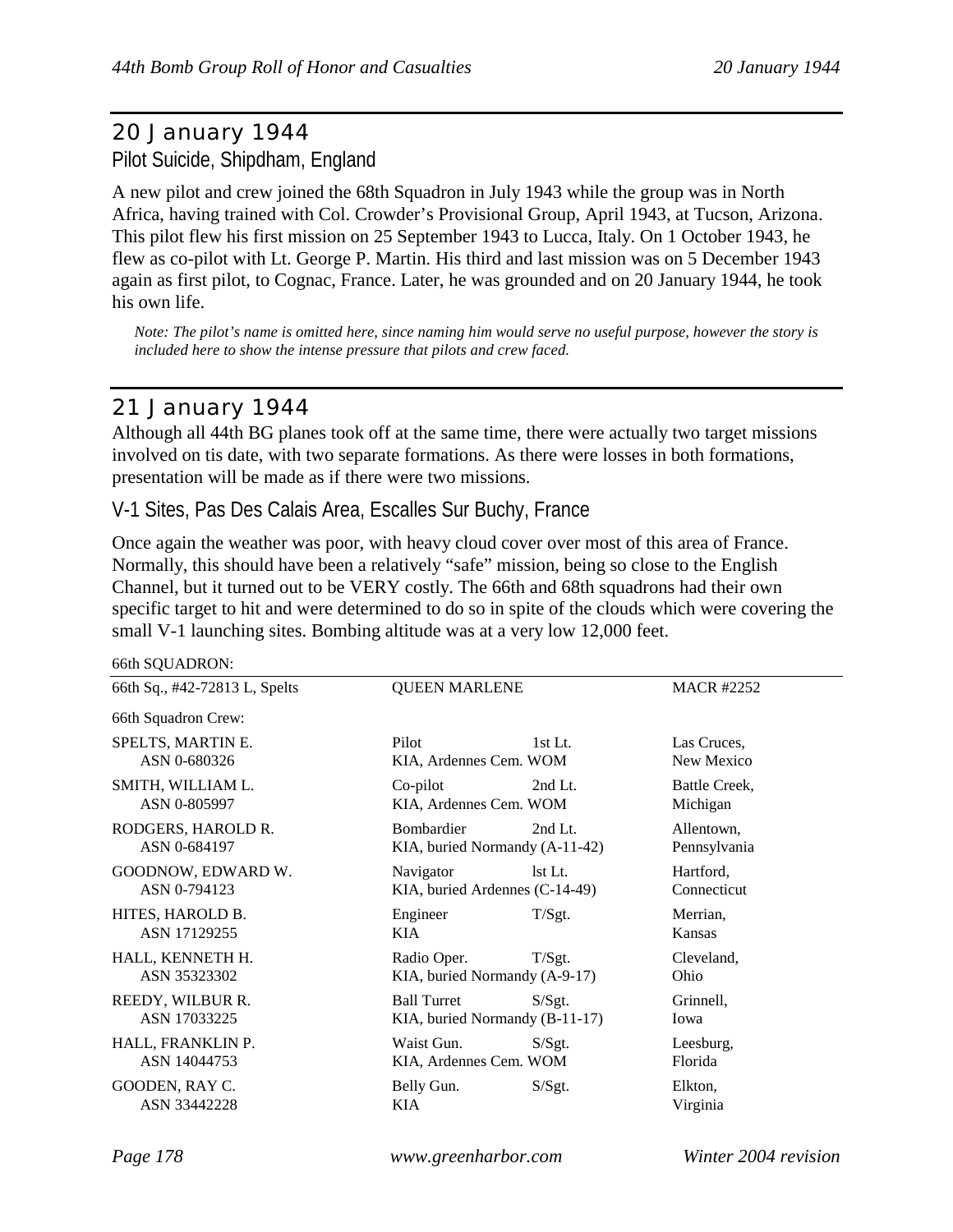| <b>MAYHEW, RICHARD A.</b> | Tail Turret      | S/Sgt. | Reno.  |
|---------------------------|------------------|--------|--------|
| ASN 19142329              | Evadee, returned |        | Nevada |

The 66th Squadron lost an aircraft piloted by 2nd Lt. Martin E. Spelts, while attacking Ecalles Sur Buchy. The MACR briefly states that at 1514 hours this aircraft was seen to wing over and dive down, no chutes. It hit the ground and exploded. This loss occurred during the first attack by enemy aircraft and the pilot is believed to have been hit, because the aircraft was not visibly damaged.

S/Sgt. Richard A. Mayhew, tail gunner and sole survivor, told his story, "We were not awakened early, had breakfast and then on to briefing. We were told they didn't expect us to encounter many enemy contacts. After boarding, I finished my duties of checking all guns and bombs and as I went back to my station as tail gunner, I thought that this would be just another milk run. On this particular mission, the navigator and bombardier were replacements. I did not know them. Lt. Spurgeon was off flight duty due to illness.

"Our squadron was flying the low element of the flight and our ship, QUEEN MARLENE, was in the position known to all as Purple Heart corner. Upon approaching the target, we got a call from the lead ship saying, 'We missed our target, go around. Go around.' As we approached it a second time, Lt. Spelts called the bombardier and told him we were on course and he should open the bomb bay doors and take over the ship. 'I have the aircraft, thank you, Sir,' as the bombardier answered back. 'We are on target. Bombs away', he then said.

"At about that moment, I saw about 5 or 6 FW 190s, or as we called them, Goering's Yellow Bellies, closing in on us. I yelled, 'Fighters. Fighters at 6 o'clock, low!' The sound of their gunfire rang through the aircraft from the underside. The ball turret gunner, Sgt. Reedy, screamed, 'I'm hit – I'm hit!' The fighters passed on and made a curve to the right, and returned from above, again fired at us, killing our top turret gunner, Sgt. Hites, and our co-pilot, Lt. Smith.

"Next, I heard someone who I assumed was our radio man, Hall, yell, 'Hydraulic fluid is spraying over my face!' Then the navigator, Lt. Goodnow, said, 'I'm hit! The bombardier is dead. My God, we're going down!'

"Lt. Spelts' voice then came through the interphone with, 'Abandon the…' That was all – our intercom had gone out. I then looked back into the waist positions and saw the two gunners, Gooden and F.P. Hall, putting on their chutes. I rotated my turret to gain access to the rear section, and fell backward out of the turret. I grabbed my chute with my right hand and opened the lower escape hatch with my left. While I was snapping my chute to the right harness ring, it happened! The ship did a rollover – and I assume there was an explosion because I blacked out.

"When I came to, I was falling free from the aircraft. My chest pack was hooked to the right ring only. I frantically tried to hook the left ring but the harness was too tight. I decided to pull the ripcord anyhow, but the chute didn't open! I clawed at the cover and managed to open it, and reeled the chute out by hand. It finally opened with a loud crackling sound – and I felt like I was going right through the harness. I blacked out again, momentarily, this time, and when I came to again, I saw pieces of the QUEEN MARLENE falling around me.

"Luckily, I landed in a newly plowed field and I didn't appear to have any serious injuries. The left side of my face was bleeding – shrapnel, I imagine, but nothing serious – burns, cuts. However, I had lost my partial dental plates and my flying boots were gone.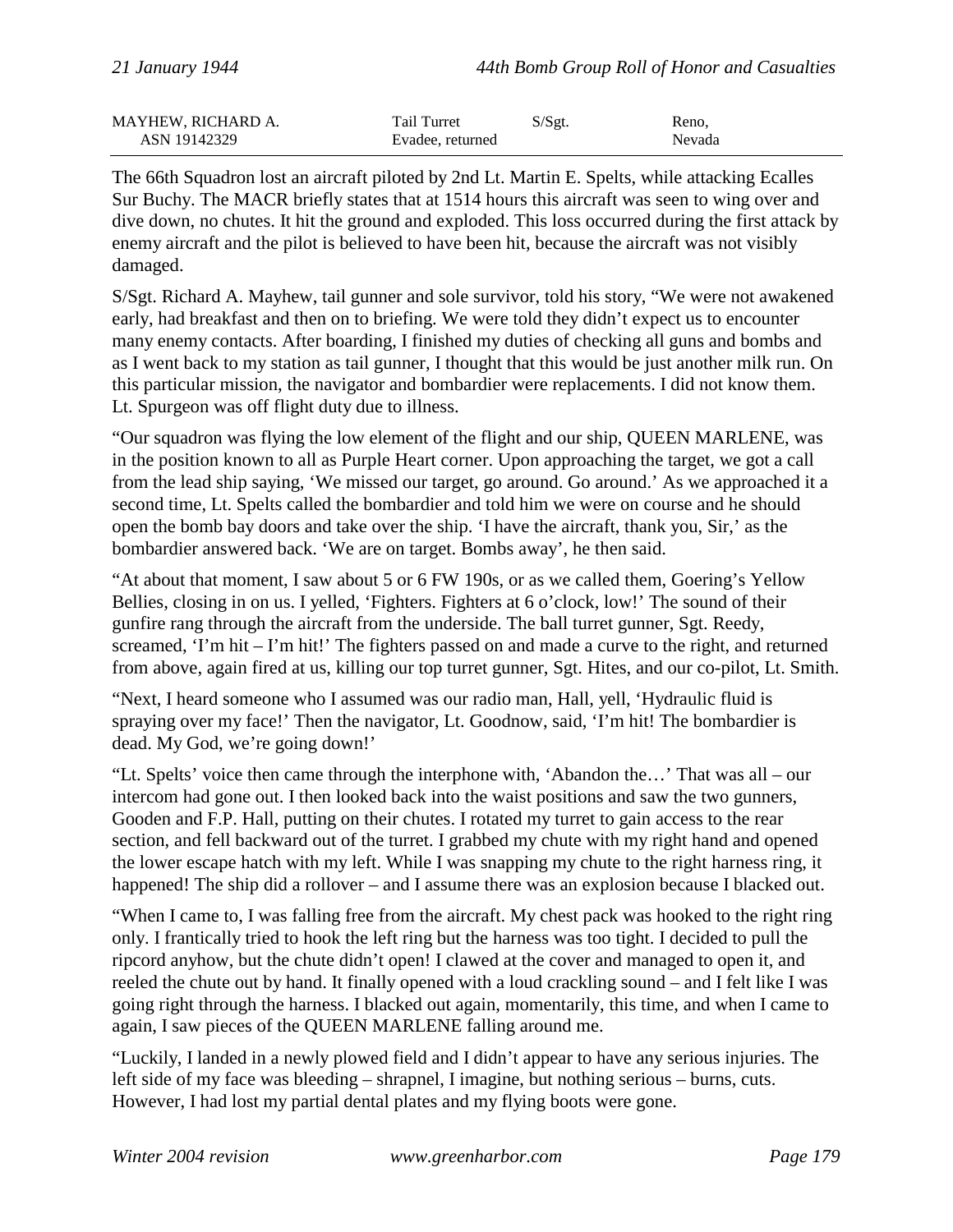"Before I could get to my feet, two Frenchmen ran to me, felt my arms and legs for broken bones, and being assured that I was OK, they ran up a small rise to see what happened to the airplane. I followed them and saw the remainder of the ship burning. I did not see any parachutes or anyone else around. There were German military trucks racing to the site of the crash. At that time, it was the policy of the German Army to go to the site of the crash and search an area one mile in diameter.

"When I saw the Germans, I ran back, buried my chute and raced off in the opposite direction to where I met a French farmer with a cart loaded with boughs. I crawled under the wood and hid." S/Sgt. Mayhew successfully evaded capture and returned to duty 29 May, 1944. He was sent back to the U.S. for skin grafts and treatment. He is now deceased.

| 68th Sq., #42-7635 Q, Howington     | RAM IT-DAM IT/ ARIES           |         | <b>MACR #2357</b> |
|-------------------------------------|--------------------------------|---------|-------------------|
| 68th Squadron Crew (one exception): |                                |         |                   |
| HOWINGTON, HARTWELL R.              | Pilot                          | 1st Lt. | Cantonment,       |
| ASN 0-800356                        | <b>KIA</b>                     |         | Florida           |
| CURTIS, HERMAN M.                   | Co-pilot                       | lst Lt. | Seaport,          |
| ASN 0-748585                        | <b>KIA</b>                     |         | Maine             |
| KASTEN, RICHARD J.                  | Navigator                      | 1st Lt. | Grand Rapids,     |
| ASN 0-683831                        | KIA, WOM Normandy              |         | Michigan          |
| CROWL, WAYNE D.                     | Bombardier                     | 1st Lt. | Centerburg,       |
| ASN 0-741141                        | <b>KIA</b>                     |         | Ohio              |
| <b>BARLOW, ARCHIE R.</b>            | Engineer                       | T/Sgt.  | Hattiesburg,      |
| ASN 14151313                        | Evadee, returned 5 June 1944   |         | Mississippi       |
| ROSENBLATT, ALVIN A.                | Radio Oper.                    | T/Sgt.  | Newark,           |
| ASN 12164582                        | Evadee, returned               |         | New Jersey        |
| HEITER, NICHOLAS M.                 | <b>Ball Turret</b>             | S/Sgt.  | Bridgewater,      |
| ASN 17106849                        | <b>POW</b>                     |         | South Dakota      |
| BLAKLEY, CHARLES W.                 | <b>RW</b> Gunner               | S/Sgt.  | Parma,            |
| ASN 39831745                        | Evadee, returned               |         | Idaho             |
| KLEIN, ALFRED M.                    | LW Gunner Sgt.                 |         | New York City,    |
| ASN 32337637                        | Evadee, returned               |         | New York          |
| BOGGS, EARL E.                      | <b>Tail Turret</b>             | S/Sgt.  | Porter,           |
| ASN 18162560                        | POW, wounded in ankle and foot |         | Oklahoma          |
| REEVES, RAY P. (67th Squadron)      | Radio Oper. T/Sgt.             |         | Alanreed,         |
| ASN 18076981                        | Evadee, returned               |         | Texas             |

 $68th$  SOUADRON $\cdot$ 

The 68th Squadron drew the "Tail-end Charlie" section of our formation and paid heavily for it. The 68th sent out seven aircraft and only three of them returned!

Lt. Hartwell R. Howington, pilot of RAM IT-DAM IT, was hit during the third attack of the enemy aircraft, according to the MACR. It was observed to make a wide circle to the left, smoking, and went into a spin; one chute observed. But the fighter attacks were so intense at this time that no further observations were made or reported.

Sgt. Archie Barlow, engineer, relates his experiences that day, "All of our previous missions had been to Germany or Norway at high altitudes and extremely cold temperatures. This milk run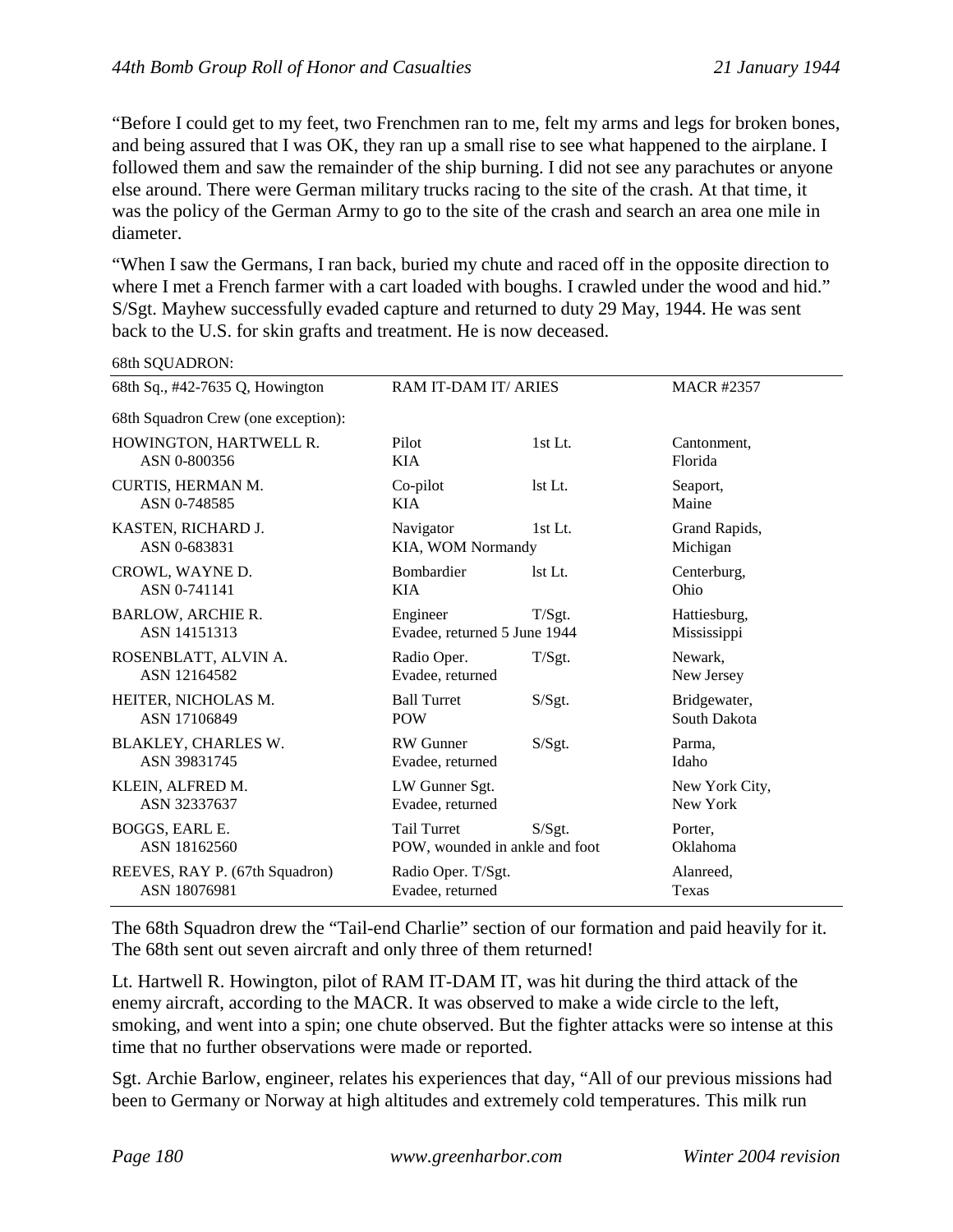was misnamed, for sure. We had a mid-morning call out and briefing instead of the usual predawn awakening.

"The target area was cloud covered when we arrived and we were on our third run, trying to get a good visual drop from about 12,000 feet when we first saw the German fighter formations. They made the first pass from off our right wing, then climbed ahead to make the next from about 11 o'clock, high. They must have raked us with several 20-mm hits. One exploded directly on the nose, killing the bombardier and navigator, and turning their compartment into an instant inferno. We think the co-pilot, Lt. Curtis, was killed by that very same blast. Another round must have gone off either on, or very near, the top turret I was manning, blowing off the plexiglass dome and sending shrapnel into my left chest and arm. I grabbed the seat release cable and dropped to the flight deck.

"The right wall above the radio station was on fire and Rosenblatt, the radio operator, was putting on his chute. He yelled that we had other fires in the waist area and had been ordered to bail out by the pilot. A quick glance forward showed the pilot, Howington, fighting the controls and was apparently unharmed.

"I snapped on my chute, opened the door to the nose wheel compartment, and dropped down to be hit by heat and flames blowing back from the nose area. I stepped out on the catwalk, thankfully noting that the bomb bay doors were open and the bombs had been jettisoned. Just then Rosenblatt dropped down from the flight deck. I took one final glance into the cockpit. The pilot was looking back and motioning with one hand for us to jump.

"I actually jumped with the intention of free-falling for two to three thousand feet before opening my chute as we had been instructed to do many times while in training. But that falling sensation was such a shock to my system that I could not have been more that twenty to thirty feet beneath the plane when I changed my mind and gave a hearty yank on that cord. I wanted to know – and immediately – whether or not that chute was good! It was, and the heavy jerk of the canopy's opening was welcome relief.

"I spent a few seconds trying to stop my wild oscillations, then looked off toward our plane. It was by then some distance off and probably at no more than 2,000 feet altitude. As I watched, it went into a steep glide and hit the ground in a fiery explosion. I saw only one chute between the plane and myself and figured that to be Rosenblatt's.

"I came down in a plowed field on the edge of a small village, spraining my ankle in landing. An elderly lady, once convinced that I was an American, led me into a nearby wooded area where we soon came upon Charles Blakely, one of our waist gunners. Speaking no English, the lady made us understand, through sign language and by using my watch, that we were to remain there until she returned at 9 o'clock that night. She left, going deeper into the woods.

"Within 15 minutes, German troops were searching for us. Three of them, talking quietly, but looking neither left or right, walked by us on a path no more than fifty feet away. Blakely was wearing a bright blue "Bunny Suit" (electrically heated coveralls) that could have easily been seen. And as we waited for darkness, Blakely told me about a fire in the wing-root area above the bomb bay and that we had also lost one engine and another seemed damaged. The photographer had been the first to jump – from the rear hatch – and Blakely and Alfred Klein, the other waist gunners, jumped once they saw the belly and tail gunners get out of their turrets OK."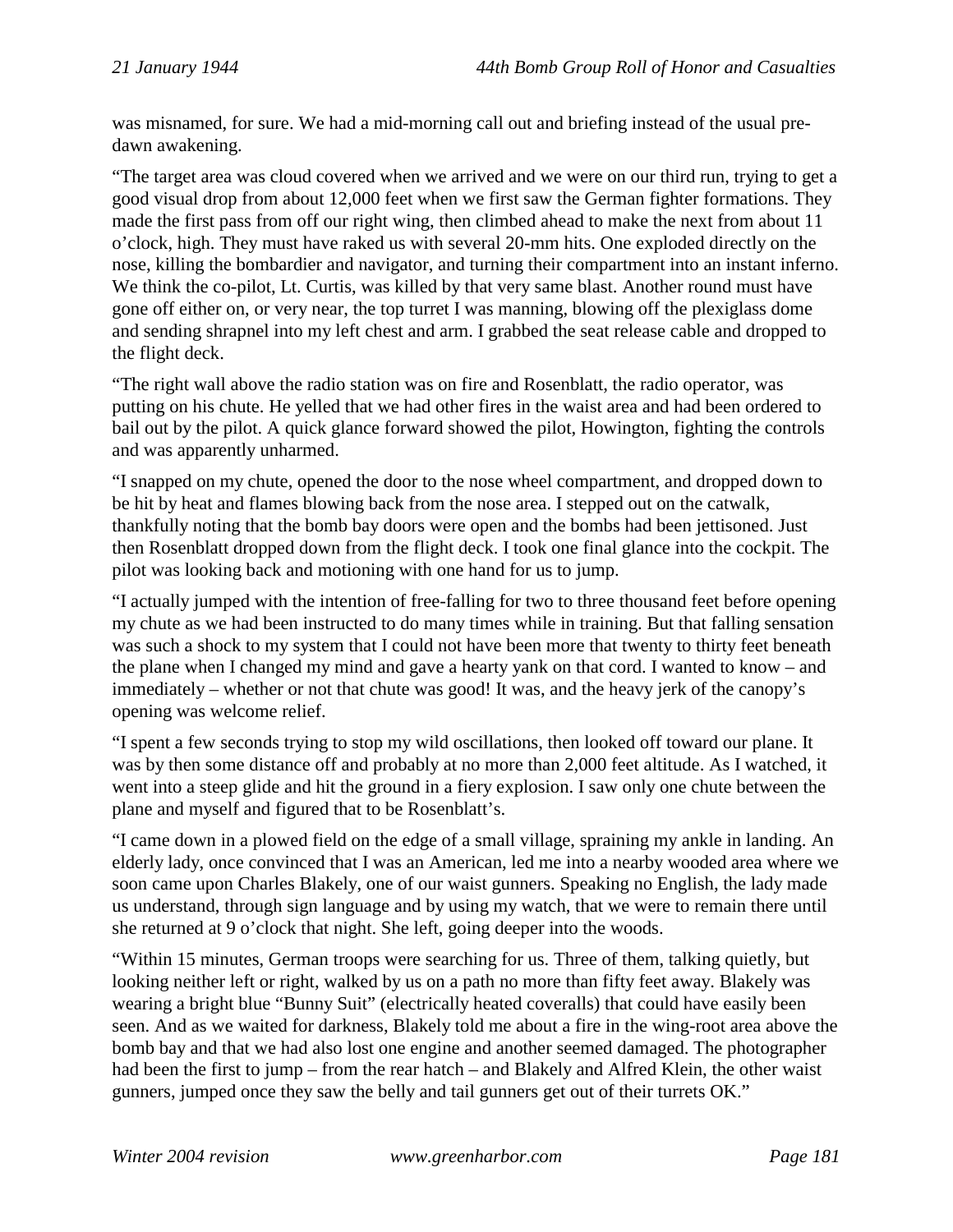Later that night they were joined with Rosenblatt and Klein, who also had been hidden nearby. And later still, they were told that the pilot had gotten out of the plane, but that he was killed on impact with the ground. He probably had bailed out too low for his chute to fully open. And after a long and eventful trip that took until May, Sgt. Barlow arrived in Spain; June lst in London, soon on a flight home.

Archie also added, "The mind sure plays tricks on you after 40 years. I think, but am not positive, that our plane was 'QUEENIE', and not RAM IT-DAM IT. I do remember her Crew Chief was Sgt. Lee. Also, we did have an eleventh man aboard that day. He was a photographer, I think named Reeves. He had loaded up in the rear just before take off and I never saw him then or later. When I came through an intelligence unit in London in June 1944, I was told that he, too, had just been through, having gotten out through Spain also."

*Note: The name "Queenie" is probably due to the aircraft's call letter (Q).*

S/Sgt. Earl E. Boggs said, "There definitely was a cameraman on the plane that morning. When we loaded into the plane, I went in through the rear camera hatch and the camera was raised up into the fuselage. It completely blocked off the tail section, so I had to wait until it had been lowered into position before I could get back into my tail turret. I remember telling the cameraman that if we had to bail out, he was not to raise the camera up into the plane and cut me off back there in the tail with no way to get out. Instead, he should salvo the darn thing.

"When I came out of the turret to bail out, the camera and the cameraman were long gone. I do not remember the man's name but have a listing of our crew that day – perhaps it was Ray P. Reeves.

"I was hit in the right foot and ankle and spent the first month in a German field hospital in France. From there, I went to the interrogation center at Frankfurt. From there, by train, to Stalag Luft 6 at Memel, East Prussia and from there to Stalag Luft 4 near Stettin, Germany. The last three or four months were spent on the road. I was liberated May 3rd by the English. I think Heiter was in Stalag Luft 1."

Boggs was right that it was radio operator Ray P. Reeves who was operating that camera that day. Ray informed me that, "I had been the radioman for Pappy Hill for many missions, including Ploesti and Weiner Neustadt, but was temporarily taken off combat to correct my nose and ear problems in December '43. As I had often operated a hand-held K-20 camera taking photos of our bomb strikes through the bomb bay on our missions, I became familiar with the photographers, etc. While recovering, I spent many hours in the photographic section helping and talking with the officer (Harvell?) My position on Hill's crew in the 67th Squadron had been filled (by Sgt. Chase) so I was asked to fly as a photographer with the large camera at the rear hatch to try to take photos of German military installations to and from the target. My first mission – and last – as a photographer was with this 68th Squadron crew.

"On the fifth circle to bomb, an old Me 109 converted night fighter attacked us, not from the nose, but from beneath and did not close, but fired from long range – and hit us, starting a fire. So I cleared the back hatch and jumped. I was eventually hidden by the French UG [underground], was almost caught by the Gestapo in Paris, was escorted by train and then by bus towards the Spanish border. My guide abandoned me in the Pyrenees, where I nearly froze to death, but walked into Spain and was interned until an American Attaché came for me. To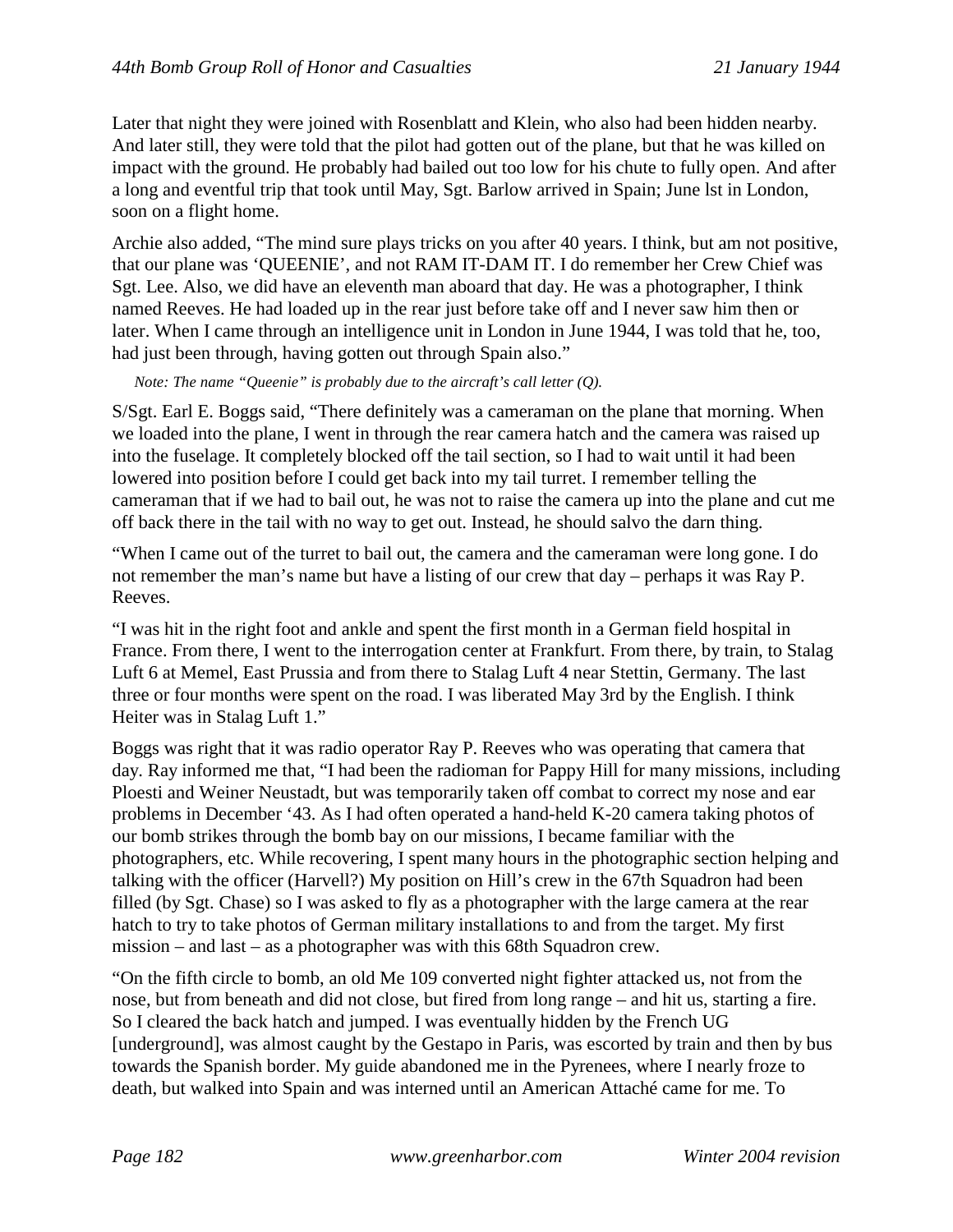Gibralter, to England, and the ZOI [Zone of Interior] on 17 June 44, and "separated" on 24 November 1944.

During the war, Hartwell Howington's brother received the following letter from a French girl named Gilberte Daumal of Lignieres-Chatelain, Somme, France: "I am an unknown French girl, but you will understand the reason why I dare to write to you. I think you have heard of death of your brother, Lt. Howington Hartwell. I am very sorry to revive your pain and I am deeply moved to tell you a sad story so difficult for me to translate in English.

"On the 21st of January 1944, at 3:00 o'clock in the afternoon, a big airplane fell, touched by antiaircraft near my small village somewhere in France. I perceived several parachutes in the sky, then with many people I went to see the remains of the airplane, which burned.

"Suddenly, a Frenchman called us. He had uncovered a parachute. I was very afraid to approach near him. I did not want to see his face because I am a girl of feelings. People told me that he was not wounded, but his limbs broken by the downfall, the blood flowed from his ears, nose and mouth. A man who was working in the fields said to me to have seen him who struggled in the air because his parachute did not open. German soldiers were there.

"They put his papers and perhaps jewels but I cannot assure to you I stayed aloof and I saw something which shone on the ground. Quickly I lowered and I picked it up. Cautiously, I looked. It was a wristwatch; there were some drops of blood outside and inside. I kept it in my hand precisely. I did not want that Germans would take it. I tried to learn his address, but I have been forbidden to approach. I just learned his name and birthday, but I swore to myself to send this dear souvenir to Howington's family. At that time I did not know how very difficult it would be with this insufficient information.

"The day after, I went again to the airplane. One or two airmen who could not jump out were on ground and burned. Germans put their remains into a small coffin. Lt. Howington was also placed in a large coffin. Soldiers carried him in a truck. His body passed in front of me. I crossed myself and the tragedy finished.

"He was buried in the cemetery of Poix at 10 kilometers from my village and I knew his grave very well where I went often to bring flowers and pray for him and his family so far.

"Now I am very sad because his grave is not there. American authority has taken away all bodies and transported them in a village in another district in order to make a military cemetery, but I know the name of this new place.

"During the occupation, I could not make inquiries. I was waiting for the liberation. I learned that a French woman of French forces inside had lodged four American paratroopers who were in the same airplane. Lastly, I went and saw her. She gave four civilian addresses, so I wrote on the 18th of April [1945]. At the same time, I wrote to the American Embassy in Paris, which replied very quickly and could not give Howington's family address.

"I was beginning to despair when on the  $13<sup>th</sup>$  of July, I received a lovely letter from one of Howington's comrades, Charles Blakley. He indicated to me two addresses – yours and Mrs. Howington's. I chose yours because I suppose, but I am not sure, if his wife knows this bad news. Please show her this letter if you like and tell me how I can send the wristwatch as soon as possible.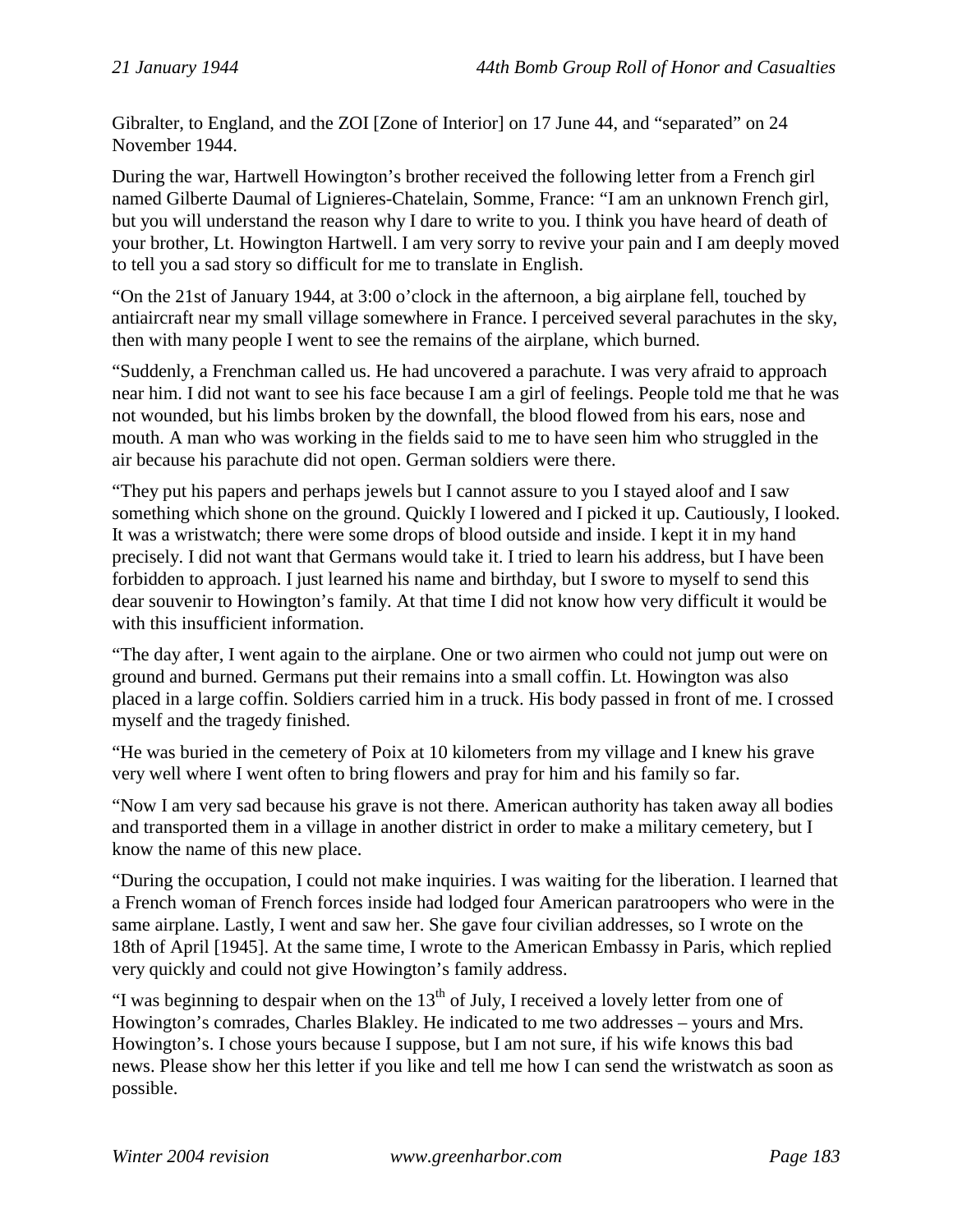"Destiny has confided a mission to me and it is nearly finished. Please excuse my bad English, but you must understand how difficult it is to write so long a letter. Give my regards to Mrs. Howington."

As she promised in her letter, Mademoiselle Gilberte Daumal returned the watch to Howington's widow. The women corresponded over the years and later Howington's widow sent Gilberte material for her wedding dress.

x

The second 68th Squadron aircraft lost on the 21st was that piloted by lst Lt. Gary M. Mathisen.

68th SQUADRON:

| 68th Sq., #42-7514 O, Mathisen | VALIANT LADY                         |           | <b>MACR #2359</b> |
|--------------------------------|--------------------------------------|-----------|-------------------|
| 68th Squadron Crew:            |                                      |           |                   |
| MATHISEN, GARY M.              | Pilot                                | $1st$ Lt. | Schenectady,      |
| ASN 0-735418                   | KIA - Body Identified 5 Feb. 1944    |           | New York          |
| <b>BALLANGRUD, NORRIS S.</b>   | Co-pilot                             | 2nd Lt.   | Portland,         |
| ASN 0-681300                   | KIA - Body Identified, Location: USA |           | Oregon            |
| CLEARY, JOHN J.                | Navigator                            | 2nd Lt.   | Long Beach,       |
| ASN 0-678888                   | <b>POW</b>                           |           | New York          |
| HOELTKE, DONALD R.             | <b>Bombardier</b>                    | 2nd Lt.   | Pittsford,        |
| ASN 0-678414                   | <b>POW</b>                           |           | New York          |
| DICKINSON, JOHN L.             | Engineer                             | T/Sgt.    | Gladstone,        |
| ASN 32453614                   | KIA, WOM Ardennes                    |           | New Jersey        |
| ALLEN, RICHARD E.              | Radio Oper.                          | $T/S$ gt. | East Orange,      |
| ASN 32456988                   | POW, died from wounds in 1947        |           | New Jersey        |
| TYLER, LEO M.                  | <b>Ball Turret</b>                   | S/Sgt.    | Glenwood,         |
| ASN 17155940                   | POW, KIA Poix, France                |           | Minnesota         |
| ADAMS, VICTOR J.               | RW Gunner                            | S/Sgt.    | Brooklyn,         |
| ASN 32323720                   | KIA                                  |           | New York          |
| OSTENSON, JACK N.              | LW Gunner                            | S/Sgt.    | St. George,       |
| ASN 6569189                    | KIA, WOM Normandy                    |           | Utah              |
| PLAYFORD, JOSEPH E.            | Tail Turret                          | S/Sgt.    | Ossining,         |
| ASN 11052136                   | KIA, buried Normandy (B-10-3)        |           | New York          |

The MACR briefly says that this aircraft, #42-7514, was hit on the sixth and last attack by the enemy fighters. The time was 1526 hours. This plane was seen to nose up and over the formation with the waist position burning profusely. No one reported seeing any parachutes. This was their 18th crew mission.

Sgt. Leo M. Tyler, ball turret gunner, was (apparently) reported incorrectly as POW. He was later reported killed at Poix, Somme, France by the Department of the Army.

Only three men survived to become POWs: Allen, Cleary, and Hoeltke. Relatives of Donald R. Hoeltke reported that only three men got out of the plane and one of these was very seriously injured (probably Allen). The plane was shot down in the area of Bruay, France. The crash site is located at Neuville-Ferrieres, 4 miles SSW of Neufchatel.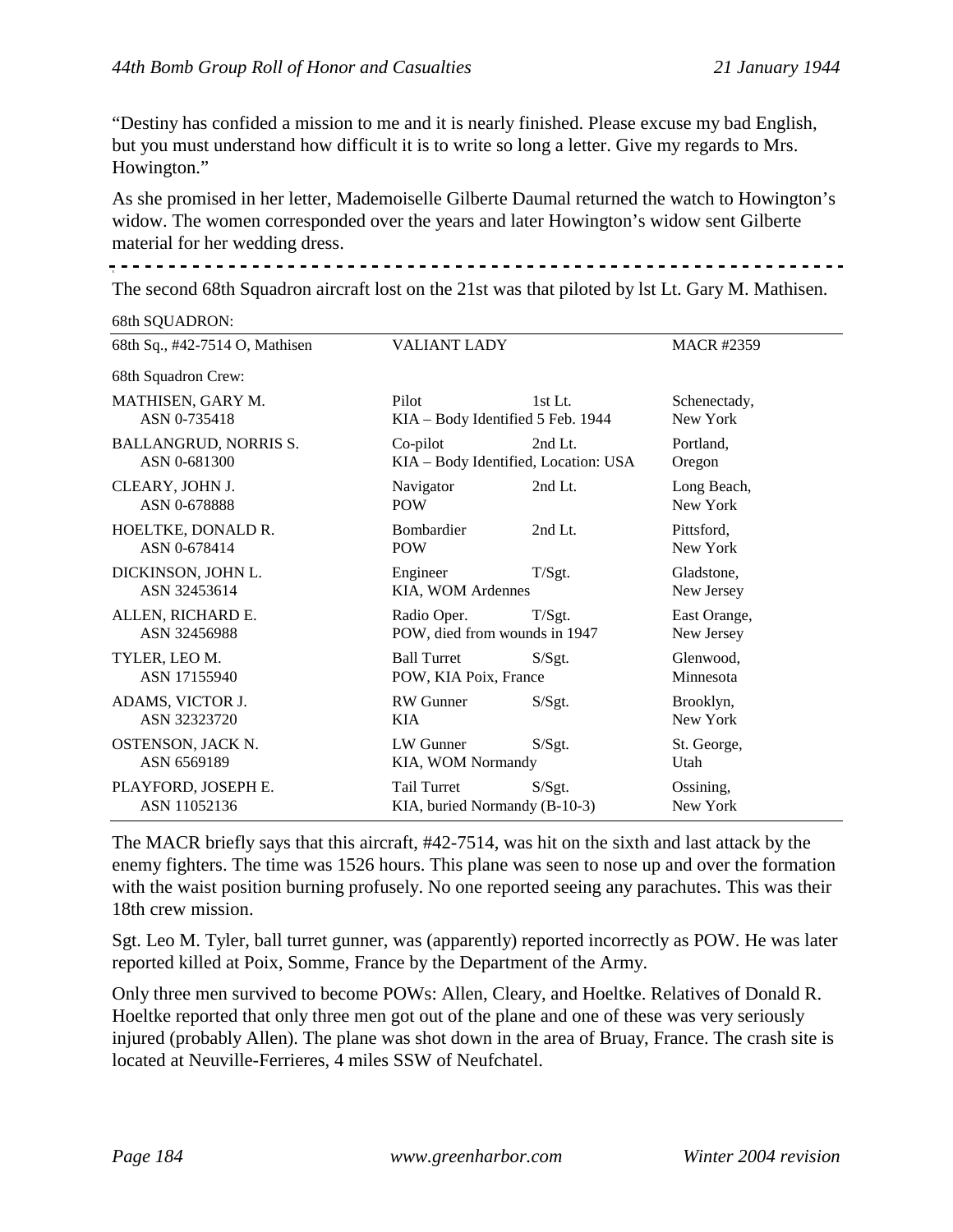When Lt. Hoeltke hit the ground, he was immediately surrounded by troops with about 18 bayonets shoved at him. There was no possibility of any attempt at evading capture. He was taken in for interrogation according to the usual procedure, but Donald learned that his interrogator had worked in the U.S. for several years, knew Al Holderman of the Gannett News, and had returned to Germany as a private pilot. Later, he was grounded and due to his excellent English, was made an interrogator of English and American POWs.

Lt. Hoeltke's widow stated that he had told her he thought that three men got out and parachuted, but one was critically wounded and could have died. He knew that Sgt. Tyler had been made a POW; their site of capture being about 45 miles south east of Calais, France.

Lt. Hoeltke was later sent to Stalag #1, Barth and remained there until the end of the war. Lt. Cleary's name was not mentioned. (See his account later on.)

Richard Allen wrote the following, not long before his death in 1947: "We were attacked by about 30 fighters over France near Path Colay on 21 January 1944 and shot down. I believe we went over our target about six times but I couldn't be sure. Before we were hit by the fighters, I was flying Radio Operator (my position) when Sgt. Ostenson came up front to fix some trouble with the nose guns. He was our armament gunner. The pilot told me to take over his (Sgt. Ostenson's place) until he came back; that was the left waist.

"I no sooner plugged in my electric suit when the attack began. There were about seven planes in our squadron and I believe six of us got knocked down. When we got hit, I was shot through the leg and received a bullet in my spine. The other waist gunner S/Sgt. Victor Adams was also shot and as far as I could see, he was dead. The plane was all on fire from oxygen burning, and it brought me to my senses and I put my chute on and pulled myself up on the waist window. My interphone was shot out and I couldn't tell if we were going to make it back or not. The plane was vibrating violently. I saw Sgt. Playford run out of the tail turret, and he was all on fire. At the same time, Sgt. Tyler, our ball turret gunner started to come out. It all happened within a few seconds and in that time, the plane seemed to roll over and I let go and went out. I didn't notice whether they had their parachutes on or not. I did not see Sgt. Dickinson as he was up front in the top turret. When I got on the ground, I was picked up and taken to a hospital where I saw my bombardier, Lt. Hoelke, and Lt. John Cleary (navigator) for a few minutes. Lt. Hoelke and Lt. Cleary had bad ankles from the parachute landings. Later, in the hospital, I met a crewmember from one of the other planes in our squadron and he said he saw our planes going down in a spin with flames coming out of the engines."

The following information comes from a document written by a graves registration investigator named Howard E. Ephraim: "Contact was immediately made with the Mayor of Neuville-Ferrieres, Mr. Gonse, who was particularly well informed on all details pertaining to the crash of A/C 42-7514. He stated that he had seen the plane crash, that three men bailed out, and that six men were removed in caskets by the German troops. That accounted for nine of the ten-man crew. He further declared that eight days later a dog, which had been attracted by the odor, indicated an additional set of remains which had been obscured by a sheet of aluminum. A guard had been posted at the wreckage of the plane and eventually all of the wreckage above ground was removed by German ordnance crews. No one at Neuville was aware of the fact that this last remains was removed, hence, it is considered possible that it was buried at the scene of the crash by the ordnance team. This account was verified by Mrs. Lefebre who also gave to the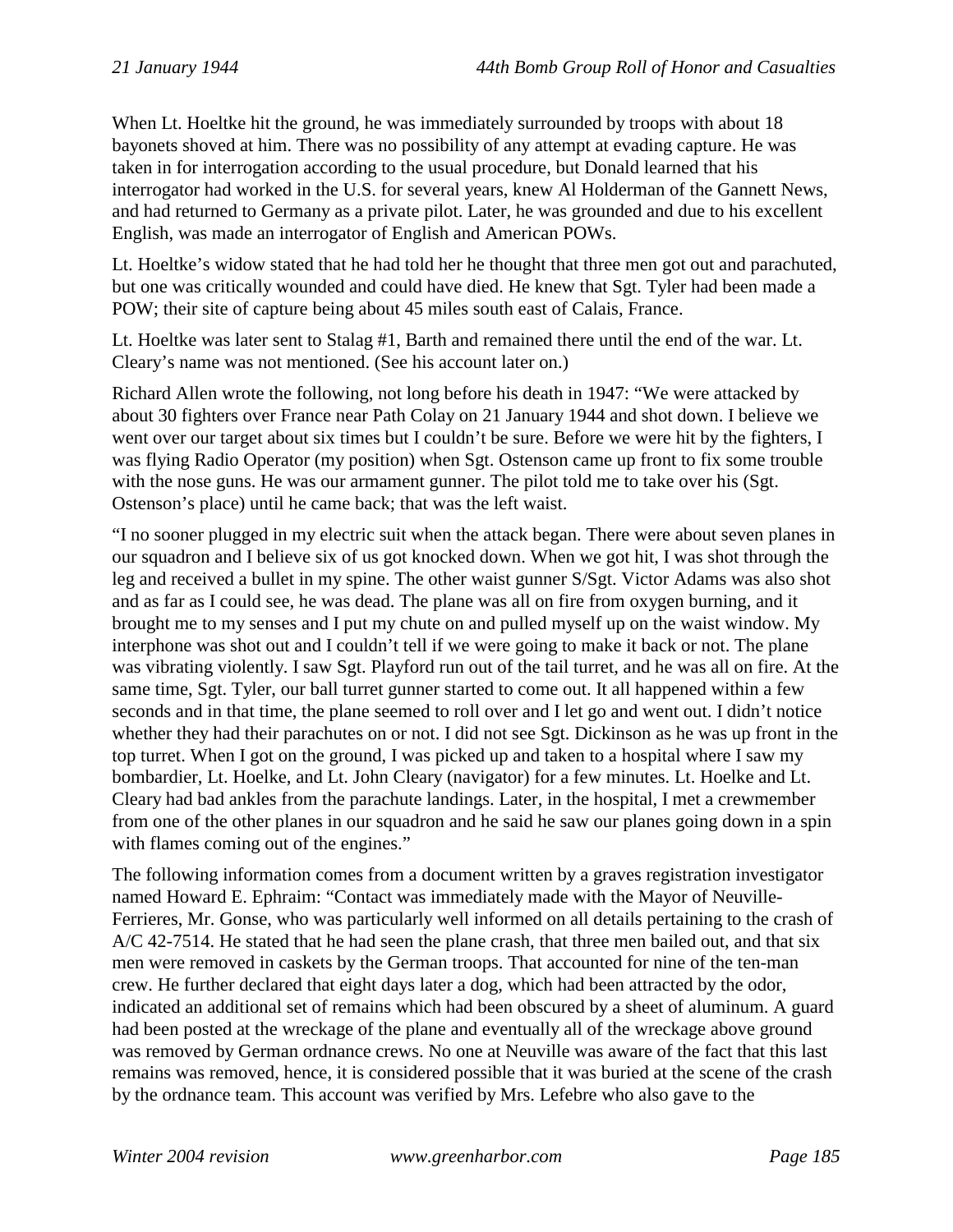investigator the identification tag of Jack Ostenson, one of the unresolved casualties in the crash. This tag was found at the scene of the crash by Mme. Lefebre. A few days later, the Germans removed the wreckage. This definitely fixes the identity of the plane as that of A/C 42-7514."

Lt. Cleary wrote the following account about the events of January 21, 1944: "Gentlemen, your target today is a milk run, a V-1 site, southeast of Neufchatel, France, only ten minutes over the enemy. Area escort provided by the 8th Air Force Fighter Command and British Spits. Altitude, 10,000 feet. Departure point is southeast corner of England. The (44th G) Group flight of 24 ships in two 12-ship boxes, will split into two flights of six each. Flight A, lead by Col. Dent; Deputy Lead Lt. Gilbert. Flight B lead by Lt. Williams, Deputy lead Lt. Mathisen. Good luck men. See you when you return.

"Deputy lead, Flight B crossed enemy coast at Fecamp, on course, at altitude. The boxes have split for the different targets, and all are now in separate flights. I.P. in sight, three minutes to target. Light, scattered cumulus below, visibility .8. No flak, no fighters, all is well. Target in sight, obscured by small cumulus, so fly 360 degrees to let it clear. Time 1500. Flew continuous 360s, target is still isolated, but clearing. Time 1550.

"Suddenly, 'Waist to crew. Waist to crew. Enemy aircraft at 2:00 o'clock, low.' Immediately B Flight tightened up the formation and hoped for the best. A quick glance revealed approximately 16 Me 109s and 35 FW 190s. A Flight was approximately three miles ahead and coming off the target. Do not believe they 'dropped.'

"Then the enemy was up and because we were on the bomb run, they concentrated on us, leaving A flight alone. I knew from the ship's vibration that all stations were manned and firing, but they are attacking from about 4 to 5 o'clock, low to level, working us over from the rear.

"From the tail turret came the report (1) 'Spelts going down, (2) There goes Starring. (3) They've got Howington!' We were still on the bomb run and suddenly from the bombardier (Lt. Hoelke) came 'Bombs Away!'

"I heaved a sigh of relief to know that we were rid of them. Bank away to the left and head home. Then, over the interphone from the pilot (Mathisen). 'Keep an eye on Sobotka. He's hit.' I verified this, noting all reports in the ship's log, got a visual fix and informed the crew that if we could hold out for five more minutes, we would be clear and over the Channel to safety. I requested the pilot to summon assistance from our escort. He replied that he couldn't do so. That was up to Lt. Williams in the lead ship.

"Waist gunner then called in that Sobotka was going down, and then from the pilot, 'They're coming in again. Let's get some of the bastards!' All stations were firing and the ship gave a terrific lurch, banked to the right, and went into a slow, descending spiral as the enemy raked us from the nose to tail. A 20-mm exploded between the cockpit and nose, showering Lt. Hoelke and myself with light fragments. 'We've had it!' shouted Hoelke, as we checked things, and found all communications out. Our Nose Gunner, by now, had his turret aligned (so he could get out). Hoelke slid past me to the escape hatch, passed me my chute, and with the nose gunner behind me, we prepared to abandon ship.

"I pulled the emergency release, and as the escape hatch flew away and to save time for the others, I stepped out into space, parachute in hand, intending to secure same during my fall. To my amazement, I still hung suspended in space, shoulders even with the fuselage bottom, with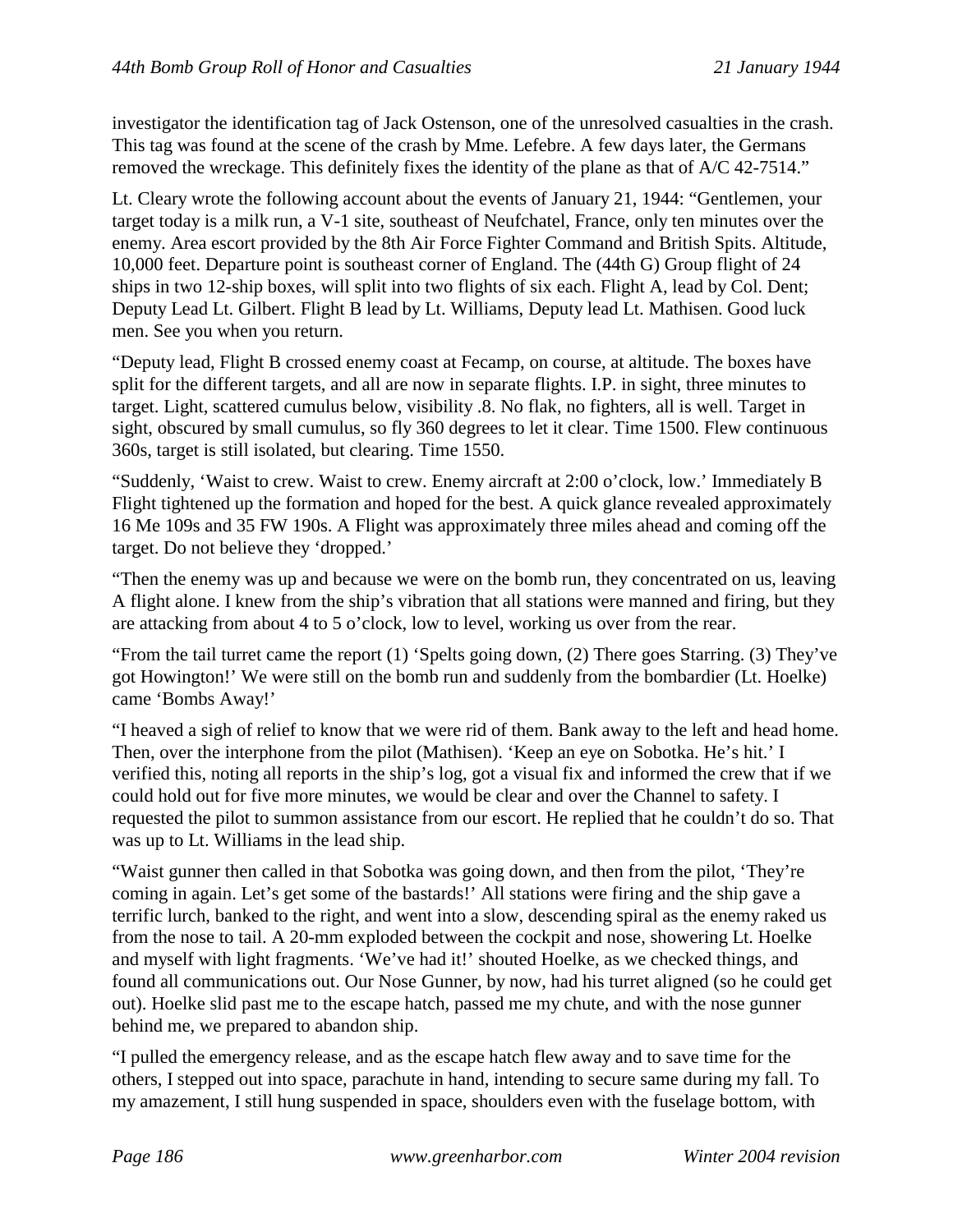my head in the ship!! I was caught on my extra long interphone extension. Reaching up, I pulled myself aboard and while I cleared my phone, Hoelke reached over and put my parachute on me. As I re-jumped, I heard the nose gunner shout, "My chute! My chute!!" I fell through the air, spinning like a top while experimenting to find the best position. This proved to be on my back.

"I felt like a feather in the air – there was no feeling of resistance, no planes were to be seen except my own, spinning. It crashed in a flaming roar. No other parachutes were in sight, and I felt sick about the other men.

"There was no more gunfire to be heard, absolutely no sound at all. A celestial calm seemed to prevail. but coming to with a start, I pulled the ripcord. From my now upright position, I realized my chute was satisfactory, and the calm, sunlit terrain of France was sweet below.

"As I neared the ground, I could see a farmer calculating my angle of fall, and as I neared there, he was reinforced by a dozen others. Then I clearly saw they were Germans of the Luftwaffe all around, with machine gun pistols. As I turned to keep them in sight, I hit the ground and my right foot buckled under me. The Germans were on me in a flash, spread-eagling me, they conducted a rapid search. Completed, I was assisted to arise. I reached to release my English type parachute harness, and seeing same was in the unlocked position, I grew suddenly weak. The Germans had to support me to prevent my collapsing. Had I but touched that buckle in the air, my parachute and I would have parted company!

"Escorting me to the roadside, I was seated on the bank while a medical orderly administered some necessary first aid. My right foot was severely injured. Cutting away my flying boot, he applied a cold compress and assured me that there were no broken bones. My left arm was injured from a 20-mm, halfway up the arm from my wrist. It was just like a cut from a keen razor. Washing same, he applied a disinfectant and tied up same with adhesive.

"I was then carried by my escort to their headquarters, and so learned that I was back at Neufchatel, having floated in my chute a distance of 35 kilometers from the Channel at Deippe.

"Here I was the object of much curiosity and many would stroll by, then quickly snap a picture with their cameras. I was detained there for two hours, given my first cup of Ersatz, and met my first German Officer.He strode to the phone and having got his connection, yelled back and forth so loud and fiercely, I was sure they could hang up the phone and still continue the conversation. He studied me a moment, and then gave what I realized to be a description of the Group - Squadron insignia on my A-2 (flying jacket). Then, hanging up, he strode to where I sat and barked in excellent English, "What is the strength of your Group in men and ships?"

"I just sat there and wondered if he really thought I would answer that. Evidently not, because as I silently sat there, he spun on his heels, marched out. After this, I relaxed, slept for half an hour, and then I was awakened by the entrance of a German field gendarmerie. He was the first adultlooking man I saw since being captured (all of the others being boys of extreme youth).

"He took me in charge and seeing I could but hobble, he picked me up in his arms and carried me out to a car very similar to a Willys, where I promptly fell asleep again. This was probably much to the relief of my guard and his chauffeur. I awoke in Rouen and was taken to what appeared to be a Catholic hospital.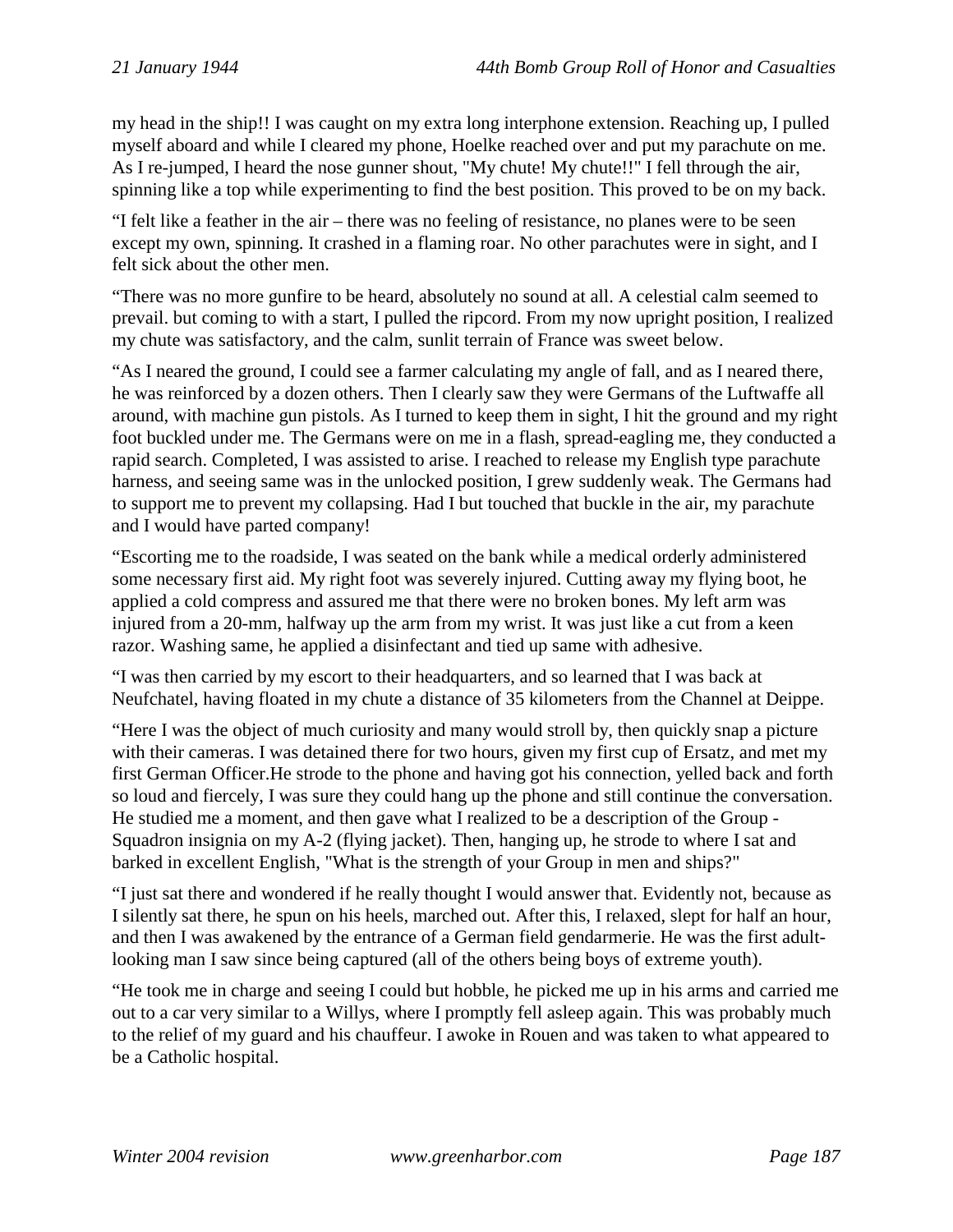"Upon being carried inside, I was overjoyed to see Sgt. Allen, my radio operator, who was in action as a waist gunner that day. He was lying on a stretcher, but sat up and gave me some additional information on the crew. Lt. Hoelke, bombardier, had been there recently, and like myself, had but minor wounds. No one else got out of the ship. The plane itself had communications out, hydraulics out, and the tail section was on fire. Richard, although shot through his body and legs, looked okay, and should, I believe, recover. To date, however, I have been unable to get any word of him.

### *Note: Sgt. Allen returned home but died in 1947.*

"Taken to another room, I was treated for my leg and arm, given some vile potion to drink. My guard carried me to Police Headquarters in town where I met Lt. Hoelke and Sgt. Andrew Ross, of Sobotka's crew. Having the office to ourselves, except for a Jerry, who seemed to be acting as C.Q. and who talked to us by means of a German-English-French book of vocabulary, we talked.

"We discussed the situation and came to the conclusion that the nose gunner may have had his chute on the escape hatch and same was lost when I pulled the emergency release; or else he left it at his regular position in the waist, and failed to get back there in time. The Germans had caught us square in the cockpit, getting both the pilot and co-pilot (Ballangrud), then raking the ship back clear to the tail. Like myself, Lt. Hoelke was captured as soon as he hit the ground.

"We were finally served a meal of a hot, hideous soup, Ersatz and bread, which was the national Jerry war loaf. I promptly dug into same and immediately became nauseatingly sick, so that I left the rest of it untouched. The prospect of life on such stuff was distinctly unpleasant, and it was a relief when they showed us to a bed. It was a double bunk, with straw ticks, permitting four occupants in a cell 8' x 10'. I shall be eternally grateful to Sgt. Ross who took off my shoes, wrapped the blanket around me, as I was violently ill.

"An hour later, the lights came on, chain and bolts withdrawn, and Lt. Fred Butler, navigator of Sobotka's crew, was shown in – to complete our happy home.

"I awoke the next day feeling a new man, the shock and dazed condition having passed away. We were given what was to become our standard breakfast – Ersatz and bread. We loafed around the office being an object of curiosity to all the Jerries and French workers. Due to the heat in the room, I removed my A-2 jacket and coveralls. A sad mistake, because shortly thereafter, a guard detail came in and motioned us out, refusing to permit me to take my A-2. I have often wondered if it was recovered by the capturers of Rouen or kept by the Jerries as a souvenir.

"We were ushered into an open truck with six guards, and transferred to the Bastille of Beauvais, a building with a 4 x 8 cubicle containing the usual prison bed, a small stove and a bedpan which stunk to high heaven. The room was daily swept out and stove remade by a British Senegalese, a slim giant who spoke a soft, musical English. He was captured in Africa, had made three escapes – one clear back to Africa, which was now controlled by Rommel. He told me about prison life – mail, Red Cross parcels, etc. Just before we left, he gave me a half can of Corn Beef. It was delicious, as by that time we were famished on the Jerry diet.

"Here, I noticed that the Germans, despite a search, had overlooked my wallet, taking it out and destroying my A.G.O. card and secreted some 12 pounds Sterling in my belt. Lt. (William) Jones, Bombardier from Starring's crew, joined us here.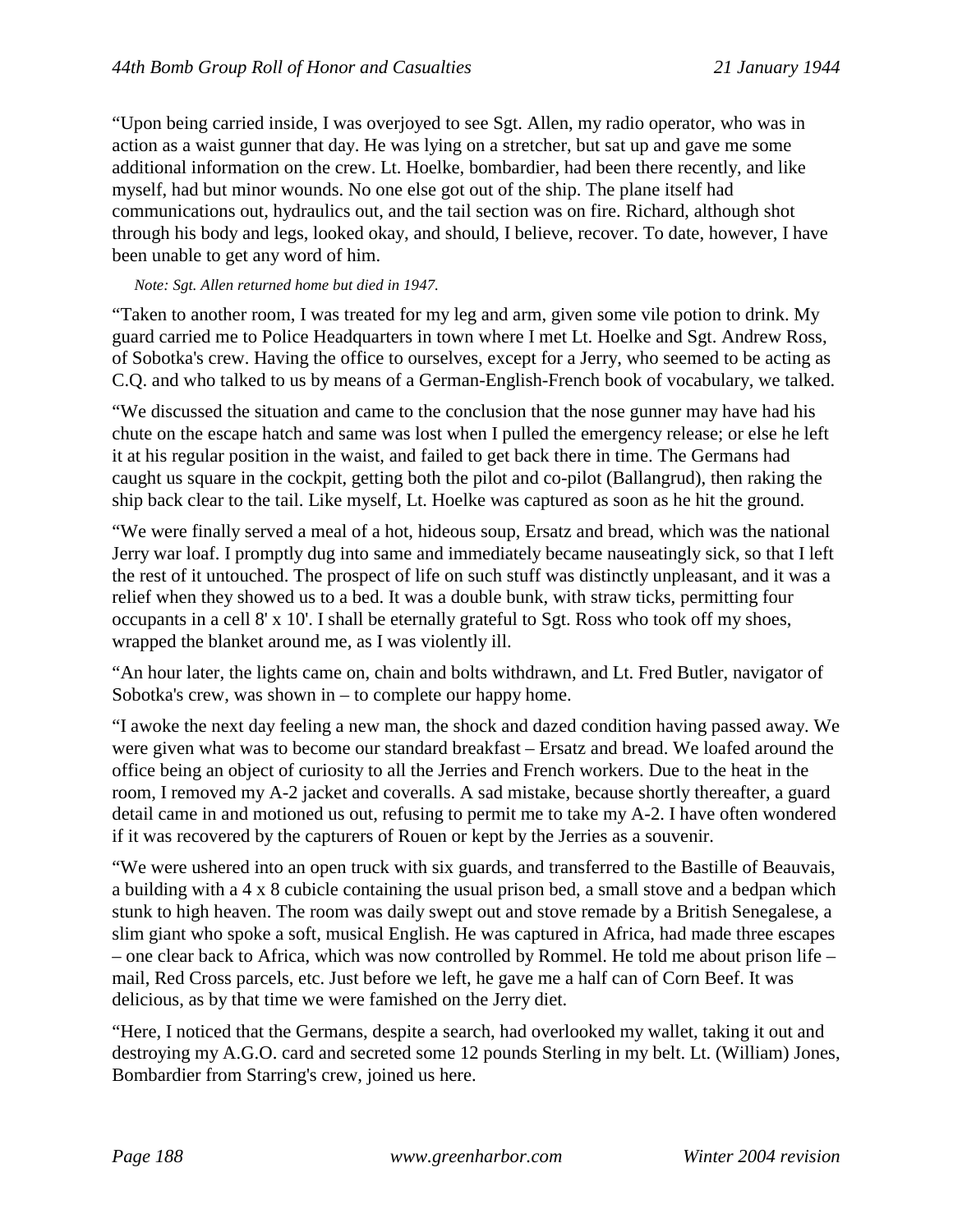"After four days at this hostelry. we started on our journey to the "Vaterland" via Paris. All was peaceful and serene in Gay Paree. Everyone seemed well dressed, well fed and fairly content, although we received many a sympathetic glance. We traveled in a compartment to Frankfurt-on-Main and were taken to Oberusal, a small village ten miles from Frankfurt. This was the Jerry interrogation center for captured Allied airmen. After a thorough search, which found the money in my belt, we were again thrown into solitary confinement. Next day, I was given a questionnaire to fill out, giving my name, rank, serial number, and home address. I left the remainder blank, and returned it to the Jerry. I was then informed that I would go to interrogation immediately. So preparing for a third degree of the worst sort, and all set to give battle, I was taken to another building and introduced to my Grand Inquisitor. To my amazement, he greeted me like a long-lost brother and spent the first half-hour discussing his wife and family in New York, as well as the fine times he had at Jones' Beach.

"After that he switched to questioning: Route overseas, Personnel of the 44th BG, Cadet School, O.T.U., bases, and members of the crew. Upon refusing any information, he said that he knew the crew and if I would verify it, he would give me any information he had on them. All this time he was "feeding" me some abominable cigarettes, which being my first in a week, I thought were grand!

"He produced a list of names and positions - and sure enough, it was the entire crew. I acknowledged it, and was told that all were dead except Hoelke and myself. He had no information on our radio operator, Sgt. Allen.

"He then produced a thick manual and spent a half-hour telling me all about my Group, both combat and ground personnel, etc. He told me we were starting to receive the new B-24 H  $\&$  J's, knew the exact routes for flying overseas, training schools in the States, O.T.U. bases, etc. He concluded by saying, "So you see I actually know more than you do!" He was correct. He then remarked as he dismissed me, "Your Air Force is about to separate from the Army and Navy, similar to the R.A.F. and Luftwafte, and your new uniform is a light blue gabardine." To date, I have heard nothing to verify this.

"I was returned to solitary and usual prison lunch at 1:00 and to my surprise, was again taken back to the interrogator. This time to meet half dozen German navigators who could speak no English. Through the interpreter, they requested info on "G," the reliability of metro info, radio bearings and fixes. I grinned, smoked their cigarettes and explained that we depended strictly on D.R. and Pilotage, if weather permitted. They quickly lost interest and as I was dismissed, the guard was instructed to permit me to wash and shave. I was then told I would move to the Transit Camp in Frankfort for shipment to a POW camp.

"After a week's time, the wash and shave was a heavenly gift and a natural necessity. Later the guard brought a book to my cell and the thought of electric lights was like looking forward to Christmas. He must have been exercising a sadly neglected sense of humor or else sincerely thought an airman could see in the dark.

"That night was my first experience on the receiving end of an Allied Air Raid. The RAF came over, but it was merely a nuisance raid. Thirty Mosquitoes, with a "Cookie" each, (60 tons - some nuisance!). Locked in my cell, I felt like a caged animal. Next day I was transported to a transient camp at Frankfurt and received immediate medical attention, followed by an honest-to-goodness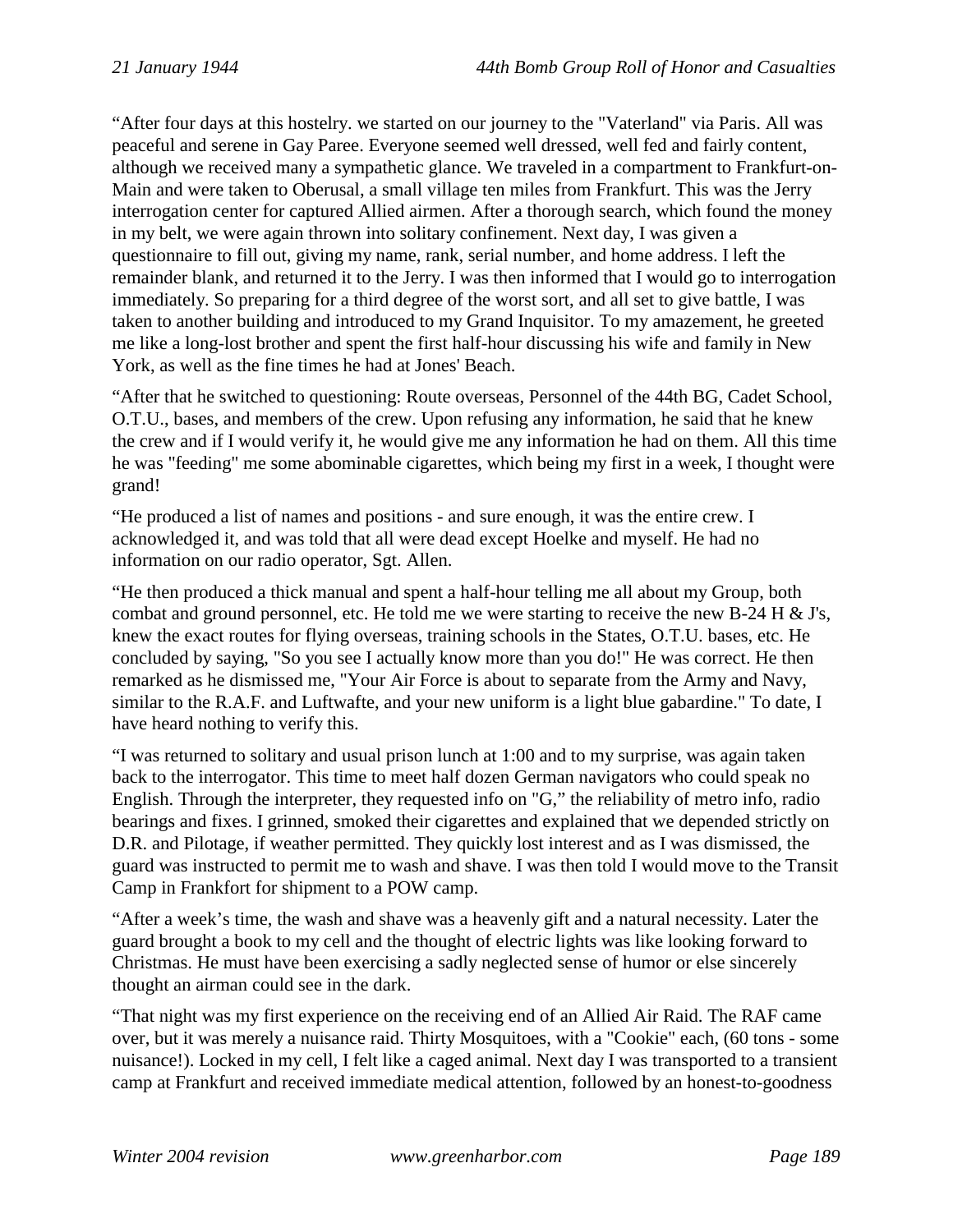hot shower and a fine, hot meal of Corned Beef, mashed potatoes, cake, coffee, and cigarettes. Hooray! God's in his Heaven, All's well with the world.

"Here we had an air raid shelter, of which we made much use, especially on January 29th, 1944, when we were the target of the 8th Air Force. I was never so scared in my life. The ground vibrated and the walls shook. Through 10/10ths, the 8th did its work well, blasting the railroads and public utilities. We were without lights and water for eight hours. We were informed by the German authorities that nothing was hit except residential areas and churches, and that the infuriated people had lynched the air crews who were forced down in that locality. That should serve us as a warning against attempting any escapes. We were better off inside the wire.

"That night, we were again in the Shelter, as the RAF came over, but was on its way to Berlin. Many the man here was severely wounded and the hospital and staff was inadequate. There was an English pilot who flew with artificial limbs. These, the Jerries took away every night as an escape prevention measure. Several of the men were severely burned around the face from oxygen aflame. One, a Captain Cook, so badly burned that his eyelids were gone, preventing sleep - only able to relax an hour or so every night. He left for a base hospital and plastic surgery. In the face of all this, my injuries were trivial and I ceased going on sick call.

"While at Frankfurt, I met Capt. Robert L. Ager our Group Gunnery Officer, and Lt. (Henry A.) Wieser Group Bombardier, who came along on the 21st, expecting a milk run, flew with Lt. Cookus in 'A' Flight. In leaving the coast, they flew over Calais, were hit by flak. Cookus gave orders to bail out while he stayed with his ship and crash-landed in southern England. Hard luck for Ager and Wieser.

"One afternoon we were issued necessary clothing and a grip containing cigarettes, pipe and tobacco. extra socks and underwear, etc. We also got a Red Cross parcel to last a week, and told we were on our way. We were admonished not to make a demonstration or attract the attention of the public who were still plenty mad, Any attempt to escape and we would be shot.

"Loaded onto trucks with plenty of guards, we were taken to the Depot where we had visual evidence of the recent bombing raid. We were loaded into a freight car on a siding, and as they locked us in, off went the siren heralding the approach of the RAF. There was great uneasiness among the Kriegies and a thorough testing of the locked doors and barred windows. It was obvious we could never get out that way, and it was a sigh of relief we gave when the train jerked into motion and pulled out of the yard.

"That night we passed 20 miles south of Berlin and we could see it was a target of the RAF. The city was a glow of fire and flame. We had four guards in our car, well armed with automatic and machine gun pistols. They informed us our destination was Barth, Germany, and painted a glowing picture of same until we concluded we must be headed for a rest camp with recreation facilities. Later on, they offered us beer in exchange for coffee, and some of the boys did it, getting a very poor grade of beer, which was by now the national brew. This trip was our initial meeting with the Red Cross Food Parcel and with a German ration of bread, potatoes and salt, we were to become excellent cooks.

"After three days and four nights, we found ourselves at Barth, Pom., Germany, greeted by a formidable guard detail and a dozen German-trained dogs. So I entered what was to be my home for next one and a half years: Stalag Luft I."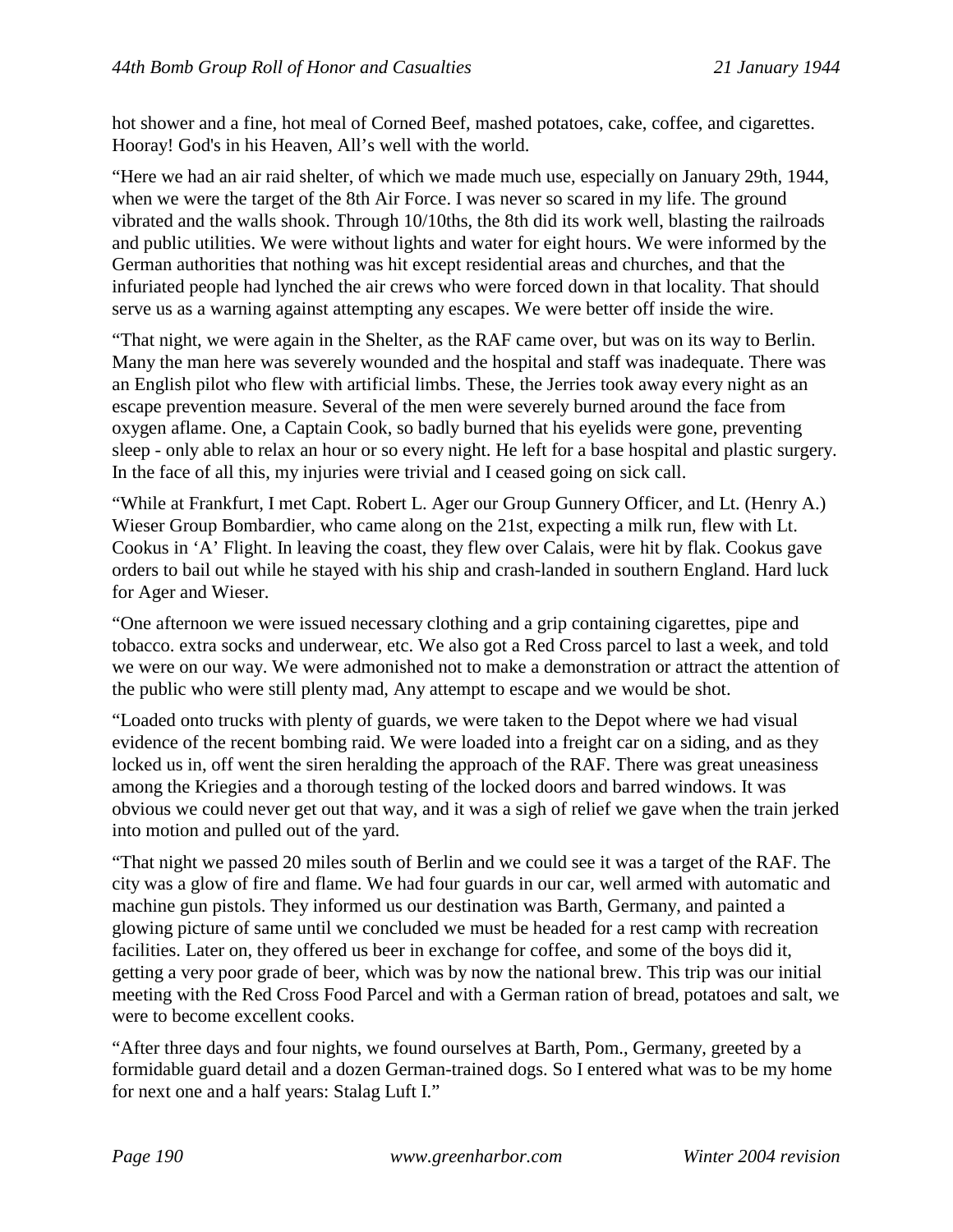| the V-1 sites.                      |                                                      |                                                  |                  |
|-------------------------------------|------------------------------------------------------|--------------------------------------------------|------------------|
| 68th SQUADRON:                      |                                                      |                                                  |                  |
| 68th Sq., #42-7501 P, Sobotka       |                                                      |                                                  | <b>MACR#2360</b> |
| 68th Squadron Crew:                 |                                                      | A/C crashed near Beaussault (Grattenoix village) |                  |
| SOBOTKA, FRANK W. Jr.               | Pilot                                                | 1st Lt.                                          | Flushing.        |
| ASN 0-799486                        | KIA, WOM Ardennes                                    |                                                  | New York         |
| ROSENBLATT, MILTON L.               | Co-pilot                                             | 1st Lt.                                          | Miami Beach,     |
| ASN 0-680721                        | Evadee, returned                                     |                                                  | Florida          |
| BUTLER, FREDERICK C.                | Navigator                                            | 1st Lt.                                          | Pasadena,        |
| ASN 0-676018                        | <b>POW</b>                                           |                                                  | Texas            |
| TEITEL, ABRAHAM                     | Bombardier                                           | $1st$ Lt.                                        | Brooklyn,        |
| ASN 0-678456                        | Evadee, returned 24June1944                          |                                                  | New York         |
| SHAEFFER, CLAIR P.                  | Engineer                                             | T/Sgt.                                           | Wernersville,    |
| ASN 33187932                        | KIA, WOM Ardennes                                    |                                                  | Pennsylvania     |
| CAPIZZI, THOMAS F.                  | Radio Oper.                                          | T/Sgt.                                           | Bronx,           |
| ASN 32533914                        | <b>KIA</b>                                           |                                                  | New York         |
| SMANIETTO, AUGUST F.                | <b>Ball Turret</b>                                   | S/Sgt.                                           | Santa Barbara,   |
| ASN 19062047                        | <b>POW</b>                                           |                                                  | California       |
| ROSS, ANDREW J.                     | <b>RW</b> Gunner                                     | S/Sgt.                                           | Cold Springs,    |
| ASN 35663111                        | <b>POW</b>                                           |                                                  | Kentucky         |
| SHOCKLEY, CHARLES W.                | LW Gunner                                            | S/Sgt.                                           | Milan,           |
| ASN 15332970                        | <b>POW</b>                                           |                                                  | Indiana          |
| REEVES, CLARENCE D.<br>ASN 13046428 | <b>Tail Turret</b><br>KIA, buried Normandy (A-14-42) | S/Sgt.                                           | Pennsylvania     |

lst Lt. Frank W. Sobotka was the pilot of the third 68th Squadron aircraft lost on this mission to

The MACR had very little information, "At 1524 hours aircraft #42-7501 was hit by enemy aircraft and the bombs were dropped immediately. It was observed to circle off to the left and to begin burning, apparently under control. Enemy aircraft attacks became so intense at this time there was no further chance to observe."

Lt. Milton L. Rosenblatt, co-pilot, added these comments: "We were attacked by Me 109s while circling to find our target. Both engines on the left side were shot out, putting us in a steep left turn and rolling our plane over on its back. With both Frank (Sobotka) and me on the controls, we managed to right the plane, but couldn't pull it out of the flat spin it went into. The rudder controls were gone and the instrument panel was shot out. Frank immediately hit the alarm bell switch alerting the crew to bail out.

"After a few seconds, I spotted only four chutes descending. The mess in our cabin, due to the rolling over, was unbelievable. Our chest chutes, usually stowed behind our seats, had ended up in the radio compartment. I retrieved the chutes, putting Frank's in his lap and buckling mine on. Sgt. Clair Shaeffer was strapped in the top turret, obviously dead, and our radio operator, Sgt. Tom Capizzi was putting his chute on as well. Frank was yelling at us to jump.

"Capizzi and I stood at the edge of the bomb bay, so I jumped and apparently Capizzi froze up. He and Frank rode the plane down. I have no idea what had happened in the waist or nose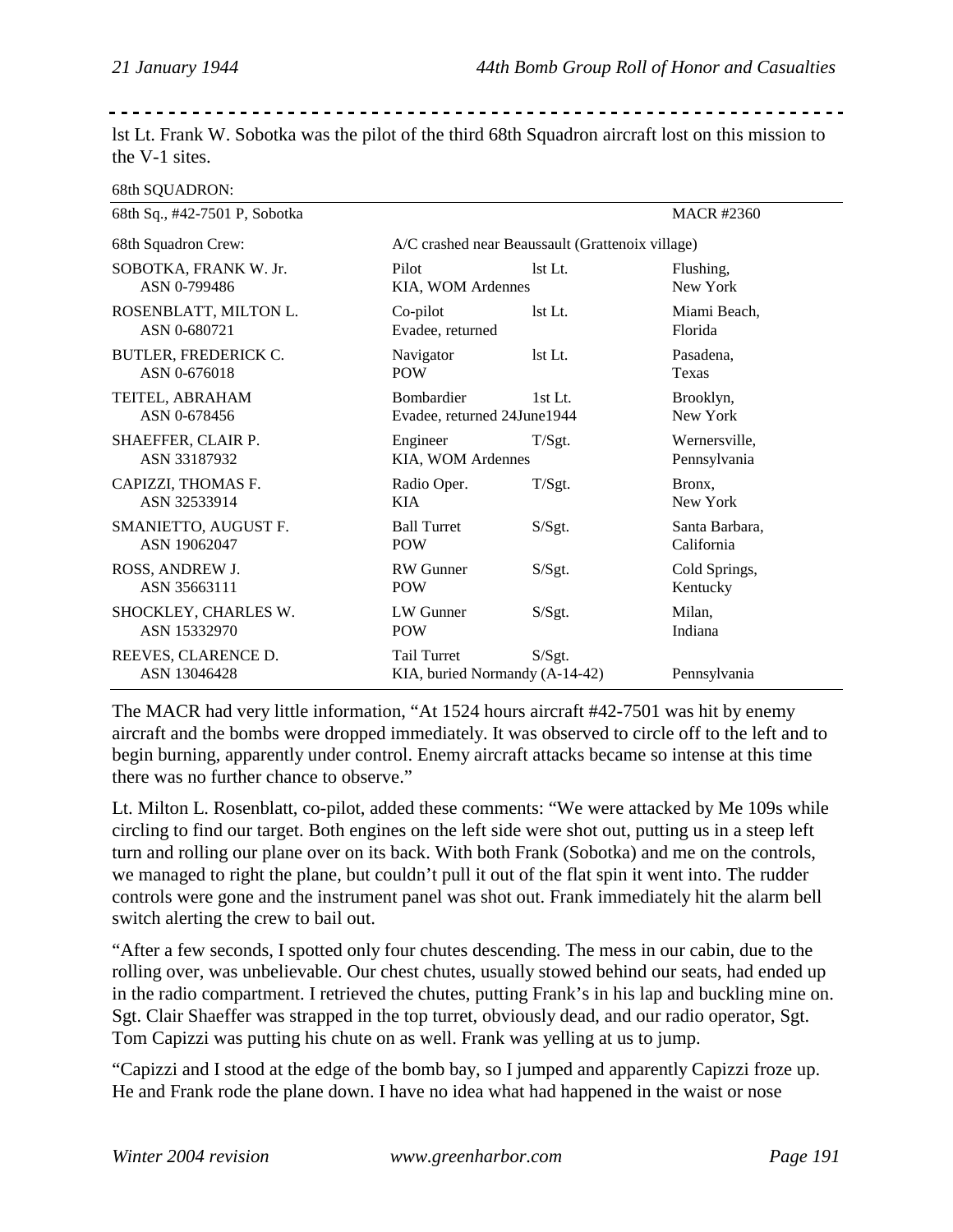sections of the plane, but I know I was the last one out. We were so low at the time I jumped that my chute only oscillated once before I hit the ground.

"I came into contact with the Underground about three days after landing. The only information they could give me about my crew was that Abe Teitel was alive and Frank Sobotka's dog tags were found in the wreckage of the plane. I have never heard from any of my crew since then, although on my return to the States, I talked to most of their families and gave them as much information as I could."

*Note: Rosenblatt's full story, including his evasion, can be found in the Summer 2001 8 Ball Tails newsletter.*

A French historian named Joel Huard reports that there is a memorial to the Sobotka crew in the French village of Grattenoix near Beaussault, which is southeast of Neufchatel-en-Bray.

| 68th Sq., #41-23813 V, Starring | <b>VICTORY SHIP</b>            |           | <b>MACR #2358</b> |
|---------------------------------|--------------------------------|-----------|-------------------|
| 68th Squadron Crew:             |                                |           |                   |
| STARRING, ALFRED A.             | Pilot                          | $1st$ Lt. | Pasadena.         |
| ASN 0-743121                    | <b>KIA</b>                     |           | California        |
| RHODES, LEWIS W.                | Co-pilot                       | 2nd Lt.   | Lockport,         |
| ASN 0-807052                    | KIA, WOM Cambridge             |           | New York          |
| MANEVAL, WELDON H.              | Navigator                      | 2nd Lt.   | Frankfort,        |
| ASN 0-750204                    | KIA.                           |           | Kansas            |
| JONES, WILLIAM C.               | <b>Bombardier</b>              | 2nd Lt.   | Decatur,          |
| ASN 0-684165                    | <b>POW</b>                     |           | Iowa              |
| CHANDLER, LAWRENCE W.           | Engineer                       | S/Sgt.    | Springfield,      |
| ASN 36427258                    | Evadee, returned 20 May 1944   |           | <b>Illinois</b>   |
| KASLASKAS, EDWARD A.            | Radio Oper.                    | S/Sgt.    | Plains,           |
| ASN 13127444                    | <b>POW</b>                     |           | Pennsylvania      |
| STEELE, ARTHUR M.               | <b>Ball Turret</b>             | Sgt.      | Junction City,    |
| ASN 19170304                    | KIA, buried Normandy (B-22-5)  |           | Oregon            |
| MITCHELL, ROBERT A.             | <b>RW</b> Gunner               | Sgt.      | Fairmont,         |
| ASN 15323016                    | <b>POW</b>                     |           | West Virginia     |
| CIEPLY, EUGENE B. Jr.           | LW Gunner                      | Sgt.      | Broadalbin,       |
| ASN 32491716                    | KIA, buried Normandy (B-11-34) |           | New York          |
| SCHILD, ROBERT C.               | Tail Turret                    | S/Sgt.    | Monroeville,      |
| ASN 35338667                    | <b>POW</b>                     |           | Ohio              |

 $68th$  SOUADRON:

The fourth and last airplane lost on the 21st was the one piloted by lst Lt. Alfred A. Starring. The MACR states that "At 1516 hours, aircraft #41-23813 was hit by enemy aircraft. Numbers one and two engines were set on fire, but the pilots managed to keep in formation. But when the enemy made following attacks, this aircraft was seen to go down in flames. Seven parachutes were seen to open."

Tail Gunner Robert C. Schild adds, "I was new to this crew. I flew only two times with them before going overseas with them. Therefore, I was not well acquainted with the crew.

"This was our very first combat mission. We came under heavy fighter attacks by both FW 190s and Me 109s. They eventually knocked out three of our engines and we could no longer stay in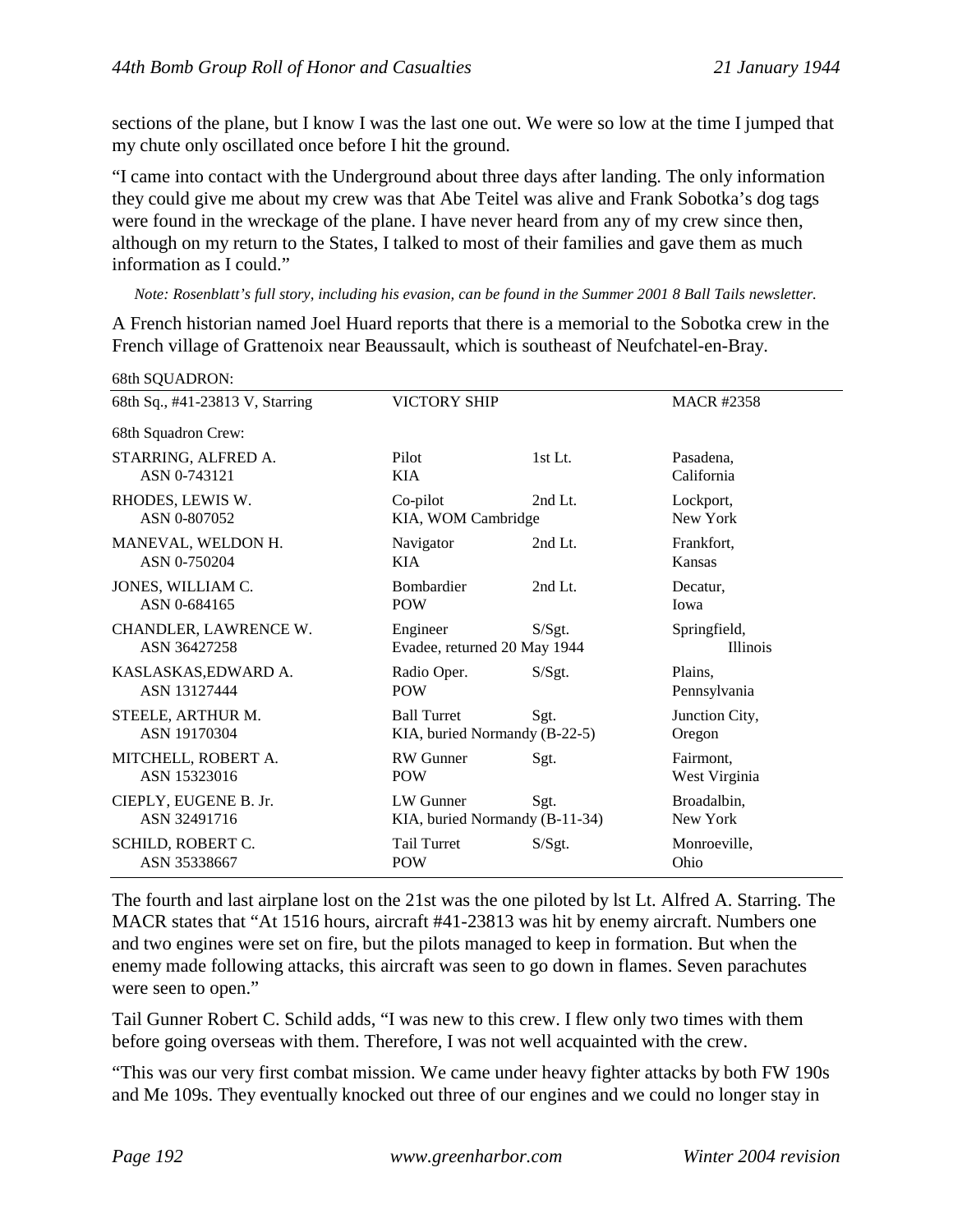the air. Our co-pilot, Lewis W. Rhodes, was killed on the very first pass by the enemy aircraft. Our pilot, Alfred A. Starring, was wounded as well, probably also on that first attack. As our copilot was already dead, Starring found it impossible to stay in formation especially with two engines out. When later attacks knocked out the third engine, we were on our way down.

"At that time, the waist gunners went forward and jumped out through the-bomb bay. But I opened the rear hatch and went out from there just as the plane went into its final spin. We must have been quite close to the ground by then as my parachute had barely opened a few seconds before I hit the ground.

"Our navigator, Weldon H. Maneval, must have jumped from the front end at about the same time as I did, with his parachute opening but not quite quickly enough, and he was killed by the impact with the ground. I was taken prisoner and spent 16 months in Stalag Luft #6 and #4. Robert A. Mitchell, our right waist gunner, survived POW camp but found that he had tuberculosis when he returned home after the war."

*Note: Based on information from Joel Huard, the crash site is in or near the French village of Bracquetuit, east of Totes, which is 25 kilometers south of Dieppe, 2 kilometers southeast of Auffay, France.*

Lawrence Chandler, the engineer, evaded capture for nearly four months and returned to duty at Shipdham on 20 May 1944. He was sent home on 25 May.

| 68th SQUADRON:                   |                                                     |         |                  |
|----------------------------------|-----------------------------------------------------|---------|------------------|
| 68th Sq., #41-24225, Williams    | <b>FLAK ALLEY</b>                                   |         | Returned to base |
| 68th Squadron Crew:              |                                                     |         |                  |
| WILLIAMS, SAM D.<br>ASN 0-524481 | Pilot<br>Seriously injured, hospitalized for months | 1st Lt. |                  |
| REICH, STANLEY J.                | Co-pilot                                            | 1st Lt. |                  |
| BELLARD, HAROLD W.               | Navigator                                           | 1st Lt. |                  |
| STEADHAM, ROY J.                 | Bombardier                                          | 1st Lt. |                  |
| LUND, PHILMORE H.                | Radio Oper.                                         | T/Sgt.  |                  |
| HOLENBECK, JOHN A.               | Eng./Top Turret                                     | T/Sgt.  |                  |
| MCALISTER, GEORGE E.             | <b>Belly Gunner</b>                                 | S/Sgt.  |                  |
| KENYON, FREDERICK A.             | RW Gunner                                           | S/Sgt.  |                  |
| CARSTENS, JOHN H.                | LW Gunner                                           | S/Sgt.  |                  |
| VAN DYKE, DAVID P.               | Tail Turret                                         | S/Sgt.  |                  |
| DAVIDO, FRANK                    | Observer/Com. Pilot 1st Lt.                         |         |                  |

*Note: Lts. Bellard and Steadham were KIA on 8 April 1944.*

On this mission, the pilot, Sam D. Williams, was seriously wounded by 20-mm from Me 109s.

Tail Gunner David P. Van Dyke noted: "Operations Officer Pilot Frank Davido flew with us as an observer on the 1/21/44 mission on the V-1 rocket site. It was supposed to be a milk run. Heavy cloud cover hid the target. After the first bombing run Col. Fred Dent led us on four more. It was a disaster and about twelve ME 109s hit our seven ships, tail end formation, which we led. The 68th lost four out of seven. Both of our wingmen were shot down and the lower element lost both wingmen and also tail-end Charlie.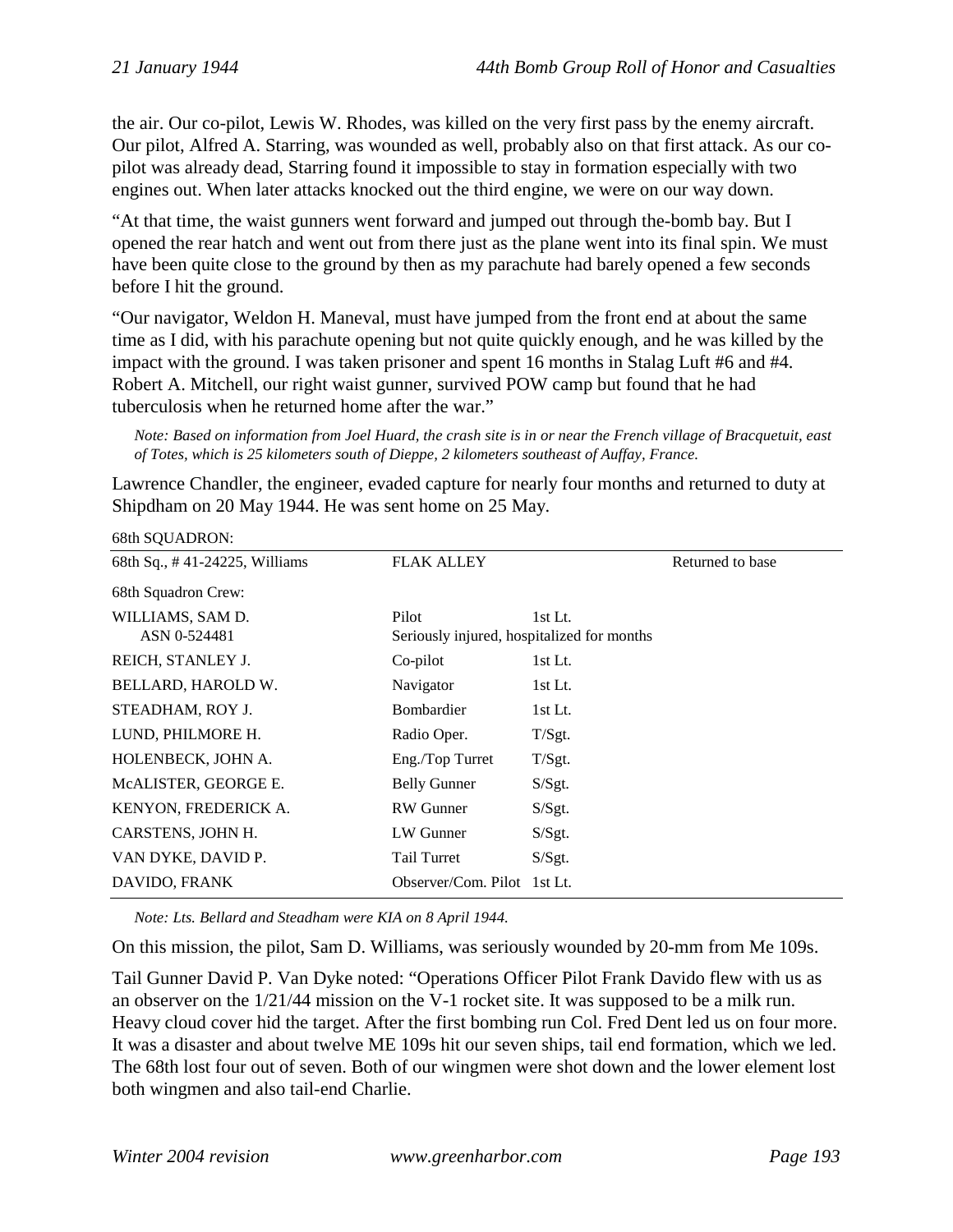"Lt. Sam Williams was shot in the face and Frank Davido, took over. In spite of a wound in his neck, he brought the ship back safely, although it was well beat up. There are calls over the Tannoy for type 'A' blood and I am sure it is for Lt. Williams. Just how bad he is, we don't know at this time."

Military Installations, Agathe Dialermont, France

The second formation of the 44th BG was led by lst Lt. Keith Cookus of the 67th Squadron and included planes from the 67th and 506th Squadrons. Their target was military installations south of Calais, France.

67th SQUADRON:

| 67th Sq., #42-99970 M-Bar, Cookus      | <b>LIB-ERTY BELLE</b>                                          |         | <b>MACR #8714</b> |
|----------------------------------------|----------------------------------------------------------------|---------|-------------------|
| 67th Squadron Crew (three exceptions): |                                                                |         |                   |
| COOKUS, KEITH                          | Pilot                                                          | lst Lt. | Eugene,           |
| ASN 0-675040                           | Survived crash-landing                                         |         | Oregon            |
| HOLLADAY, HOWARD K.                    | Co-pilot                                                       | 1st Lt. | New York City,    |
| ASN 0-681418                           | Survived crash-landing                                         |         | New York          |
| CAMPBELL, FRANKLIN A.<br>ASN 0-678607  | Navigator<br>Wounded, injured, survived crash-landing          | 1st Lt  |                   |
| COLE, WOODROW W.                       | <b>Bombardier</b>                                              | 1st Lt. | Correopolis,      |
| ASN 0-741099                           | KIA, buried Cambridge (D-1-35)                                 |         | Pennsylvania      |
| ANDERSON, WILLIAM N. (506th Sq.)       | <b>Command Pilot</b>                                           | Major   | Taylorville,      |
| ASN 0-411678                           | <b>KIA</b>                                                     |         | <b>Illinois</b>   |
| WIESER, HENRY A. (not with the 67th)   | Observer                                                       | 1st Lt. | Hamilton,         |
| ASN 0-669253                           | <b>POW</b>                                                     |         | Texas             |
| AGER, ROBERT L. (68th Sq.)             | Group Bombardier                                               | Capt.   | Port Blakely,     |
| ASN 0-727956                           | <b>POW</b>                                                     |         | Washington        |
| KOWALSKI, ANDREW A.                    | Engineer                                                       | S/Sgt.  | Reading,          |
| ASN 3316890?                           | Survived crash-landing                                         |         | Pennsylvania      |
| TRECHEL, RICHARD J.                    | Radio Oper.                                                    | S/Sgt.  | Schenectady,      |
| ASN 6688765                            | <b>POW</b>                                                     |         | New York          |
| SEIFRIED, EUGENE K.                    | Nose Turret                                                    | S/Sgt.  | Philadelphia,     |
| ASN 33107243                           | Survived crash-landing                                         |         | Pennsylvania      |
| FONG, THOMAS                           | <b>Ball Turret</b>                                             | Sgt.    | Brooklyn,         |
| ASN 12124529                           | Survived crash-landing                                         |         | New York          |
| BOYD, WALTER E.                        | LW Gunner                                                      | S/Sgt.  | Littlerock,       |
| ASN 38179723                           | Survived crash-landing                                         |         | Arkansas          |
| <b>BECKER, HERMAN</b><br>ASN 32079625  | <b>Tail Turret</b><br>Wounded, trapped, survived crash-landing | S/Sgt.  | New Jersey        |

*Note: This aircraft crash-landed at Manston, England. Three crewmembers parachuted over enemy territory and were captured.*

67th Squadron's 1st Lt. Keith Cookus was leading this formation with Command Pilot Major William N. Anderson (flying his 25th mission) as well as the Group Gunnery Officer and Group Bombardier along just to observe, as it should have been an easy, short attack. Bombing altitude was at 12,000 feet to assure better accuracy on a very small target.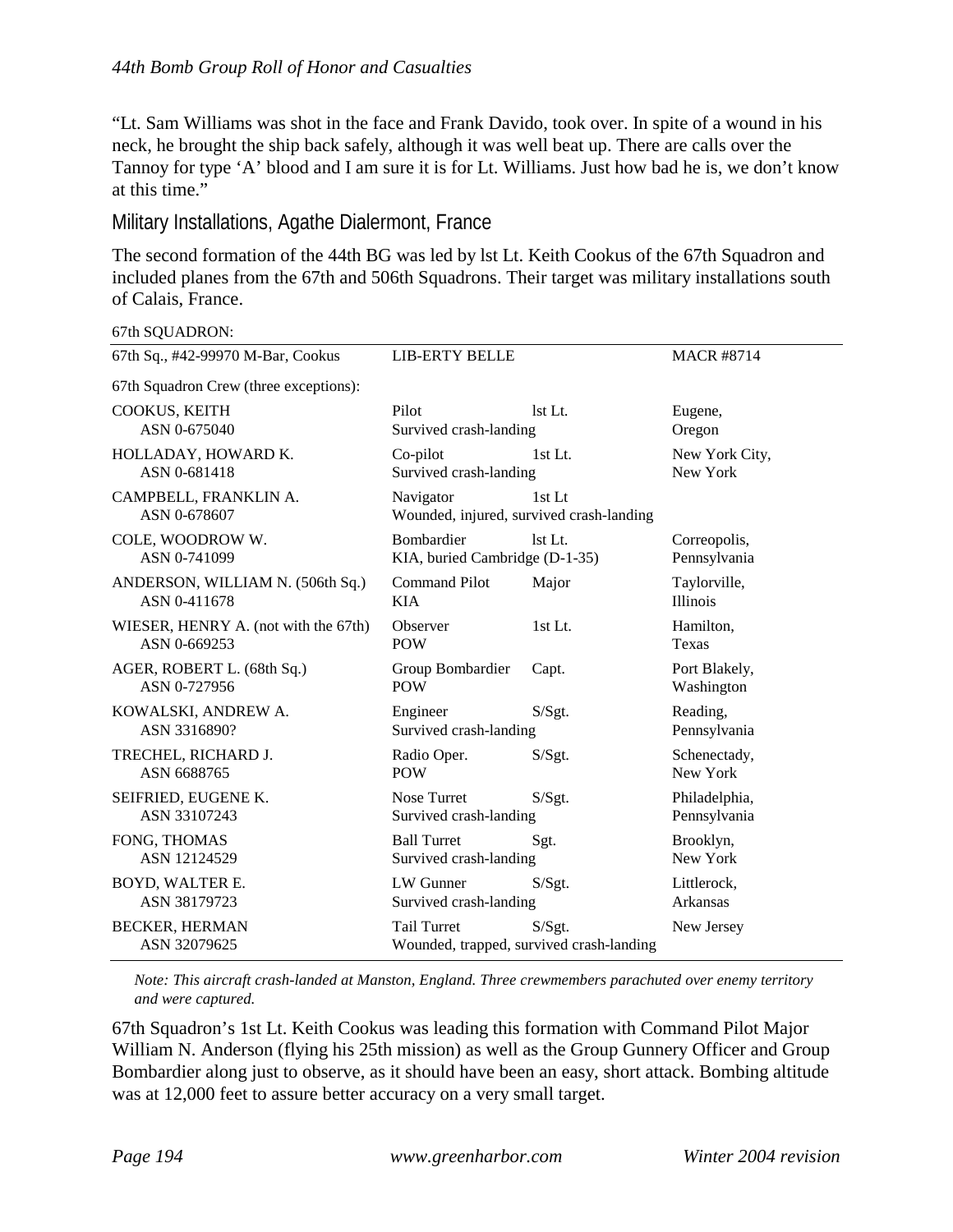Keith Cookus wrote this description: "We met little opposition at first. We had cloud cover, anyway. As we were trying to bomb through this cloud layer, it was necessary to make five runs on the target, hoping to get a hole large enough for visual bombing. But we could not be sure, so we turned back with our bombs. We never bomb in France unless we are dead sure of our target.

"As we were crossing the French coast, we found the Jerries had moved in a bunch of mobile ack-ack. They must have been tracking us for quite a time. The first burst was so close I heard it. I started evasive action. There were 12 of us in the formation, but 30 seconds after that first burst, we got hit at 11,000 feet. It happened so fast we were thrown around completely out of control by the smack of the explosions. The Jerries got us with seven direct hits in a bunch! I put the plane into a dive as soon as I got some sort of control and went down as fast as I could to 8,000 feet to get out of the area as quickly as possible – and we were not hit again. But I realized at once that there was not much of my plane left. Those bursts practically blew us to pieces. One of the shells burst right inside the bomb bay, ripping out the catwalk which holds the bottom of the fuselage together. This shell killed the Command Pilot, Major Anderson (506th Squadron), who was standing between the co-pilot and me. It also blew the radio operator completely out of our plane. We never saw him again (Trechel, POW). It wounded Chubby Campbell, my navigator, as well as our tail gunner, Moe Becker. There was a hole in the middle of the plane just as if a big shark had taken a bite out of it.

"Neither Tiny Holladay, co-pilot, or I was touched. Major Anderson had slumped to the floor of the cockpit and was lying in a heap. I couldn't get any news from the rest of the plane because nothing was working. #1 engine had been blown to pieces – that was the second direct hit. It was hanging in shreds, but I managed to feather the propeller before I lost all of the pressure there. The third direct hit had blown out half of my #2 engine – there was nothing there to feather. I then saw that #3 engine was on fire. The engineer, Kowalski, saw the hit on this engine. The flash of the explosion set it on fire and it was blazing furiously, leaving a long lick of black smoke trailing back, streaked with red. I had to leave it to burn because I could not get back to the English coast without letting that engine run as long as it could. I just left it and looked the other way – but couldn't forget it because it began to fill the plane with gas and smoke.

'The Major's in a bad way, Buck', Tiny yelled. 'He's hit in the legs and through the back. He's asking for morphine.' We gave the Major two shots on the way back to the coast, but it was clear that he was in very bad shape. There had been another direct hit in the base of the nose turret. Splinters sailed up all around Sgt. Seigfried, but by some miracle, he wasn't hit although it blew the top right off of his turret.

"Another direct hit had gone clean through the right wing. The shell – the seventh they had pumped into us – took the right main landing gear with it, and part of it is metal as thick around as your thigh. All of the hydraulics were out.

"I had to keep that blazing engine going to get us home. I couldn't ditch because we had wounded aboard. I still thought the Major would live. The group bombardier and gunnery officers jumped immediately after seeing half of the middle of the ship was gone, but I had no interphone to tell the others to bail out. We were over the coast and the wind should have taken them back to land in France. (It did.) Both men captured, taken to Rouen along with others downed that day.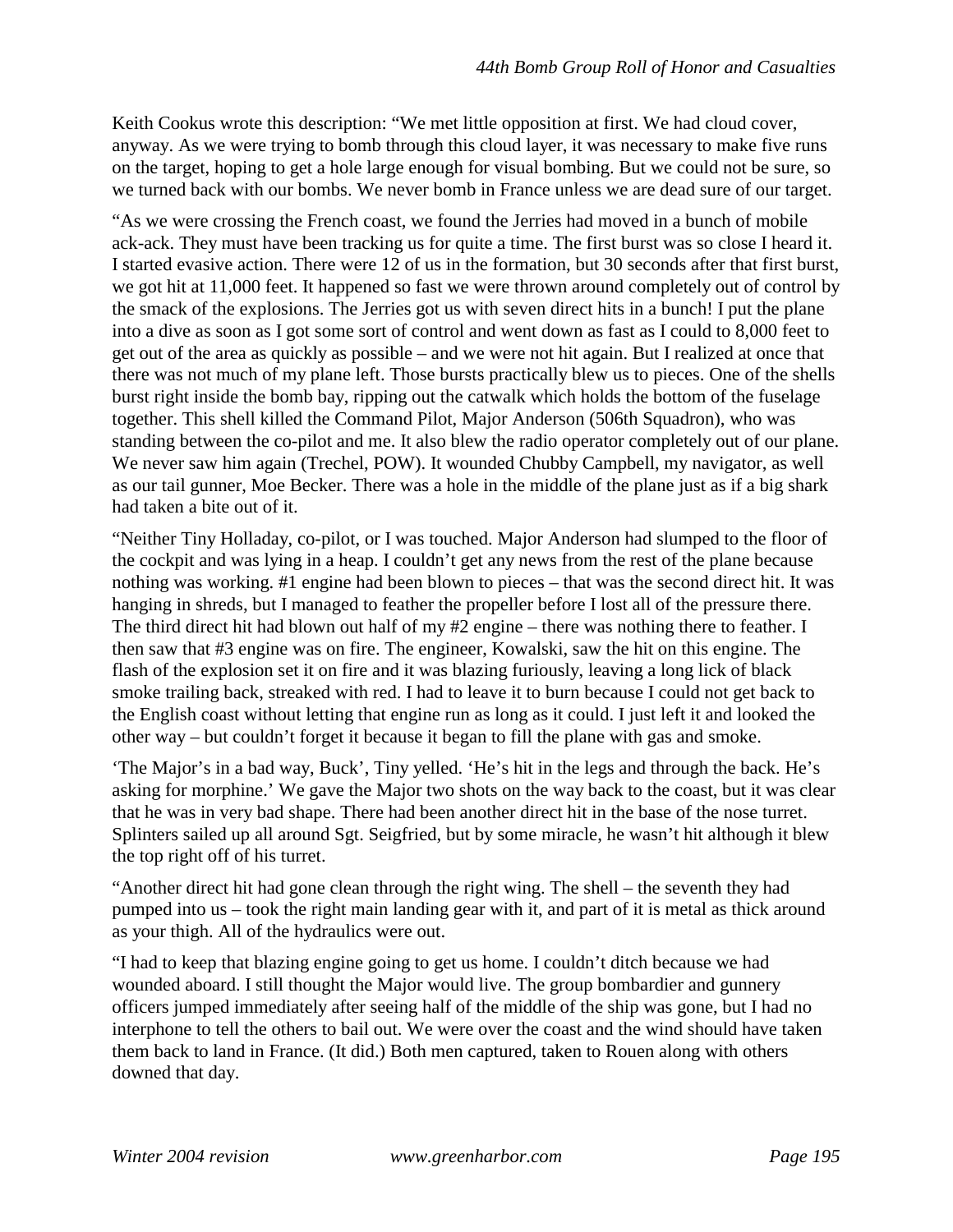"As we were settling down to the job of trying to get home, the bombardier, Junior Cole, crawled up on the flight deck. Junior, a big guy, was covered with blood – his face looked awful. The blast had tossed him around, but later we found out that he had crawled into the bomb bay, holding on with his hands and toes to anything he could find that was still firmly rooted to the rest of the plane. He had been tossing out what he could of the mess of shattered bombs in there. With the emergency release mechanism gone, it was the only way he could rid our plane of these dangerous bombs. He'd cut his hands to ribbons. And his intent then was to advise me that he could not get rid of all the bombs. Then he flopped down, couldn't see and couldn't talk, couldn't move. He died of suffocation later in the crash when he was trapped on the flight deck, before we could free him.

"The ball turret gunner, Sgt. Fong, Chinese, managed to get himself out of the ball turret. How, he did not know. His turret was a jangle of twisted metal like in a train wreck, was filling with blazing hydraulic oil. Fong's clothing was on fire when he got out and as he crawled back toward the tail, flames and burning oil were blowing back at him. He joined Walter Boyd and the other waist gunner. They were back there in the tail section covering their faces with their gloves against the blazing oil. Luckily, all oil burnt out of the hydraulic system and stopped blowing back at them. All three got bad face burns; Fong's hands were terrible.

"It was only common sense to bail out. The machine was on fire, it was wobbling like a broken fishing pole, smoke was pouring out of one of the two engines still running, etc. Kowalski picked up his chute and Fong watched him fumble with it. 'She is still flying, isn't she?' he said… We were going along all right, heading straight for England and not losing too much height. Tiny shouted in my ear, 'Coast!' At that moment there was a whooosh and a smack that made the plane shake like jelly. I saw that I had no power on #3 – the engine had blown up and was white hot. But it got us home.

'How's Anderson?' I asked of Tiny. He said, 'The landing won't hurt him, Buck. He's dead.' We had to pick a landing spot quickly, and I went in. I cut my sole remaining engine at 50 feet and switched off everything in sight. I saw that we were going to hit the roof of a farmhouse. We were headed for a belly flop anyhow, so I swung the machine around and slammed it back – we missed the house. We shot across that field with its ups and downs like a piece of soap on a bathroom floor. We ended up in a ditch. I thought that the plane might go up any minute – we had all of those bombs aboard. Our extinguisher had no effect on that burning #3 engine. I tore a hole in the cowling and was stuffing earth, turf, anything I could grab, into the fire to smother it as our men were trapped on the flight deck and we couldn't get to them. The co-pilot, Tiny, told me later that he had stayed inside trying to help get those trapped men out, tearing at anything to get them free, but he didn't have a chance.

"Folks began to arrive – farm hands, boys, etc. A civilian car came by and we sent Fong, Kowalski and Boyd to the hospital. It was three long hours of ceaseless work before we finally managed to free the four men who were trapped. Anderson and Cole were dead, but Campbell and Becker were rescued alive. Trapped for 3 hours!!" The crash was at Brambling Down, Wingham, Kent in southern England."

Lt. James R. Perry, flying right wing on Lt. Cookus, told me, "The reason that his plane was hit is that his navigator had allowed our formation to get off course and we were nearly over the city of Calais! All of their guns were pounding us as we approached and that is when Cookus was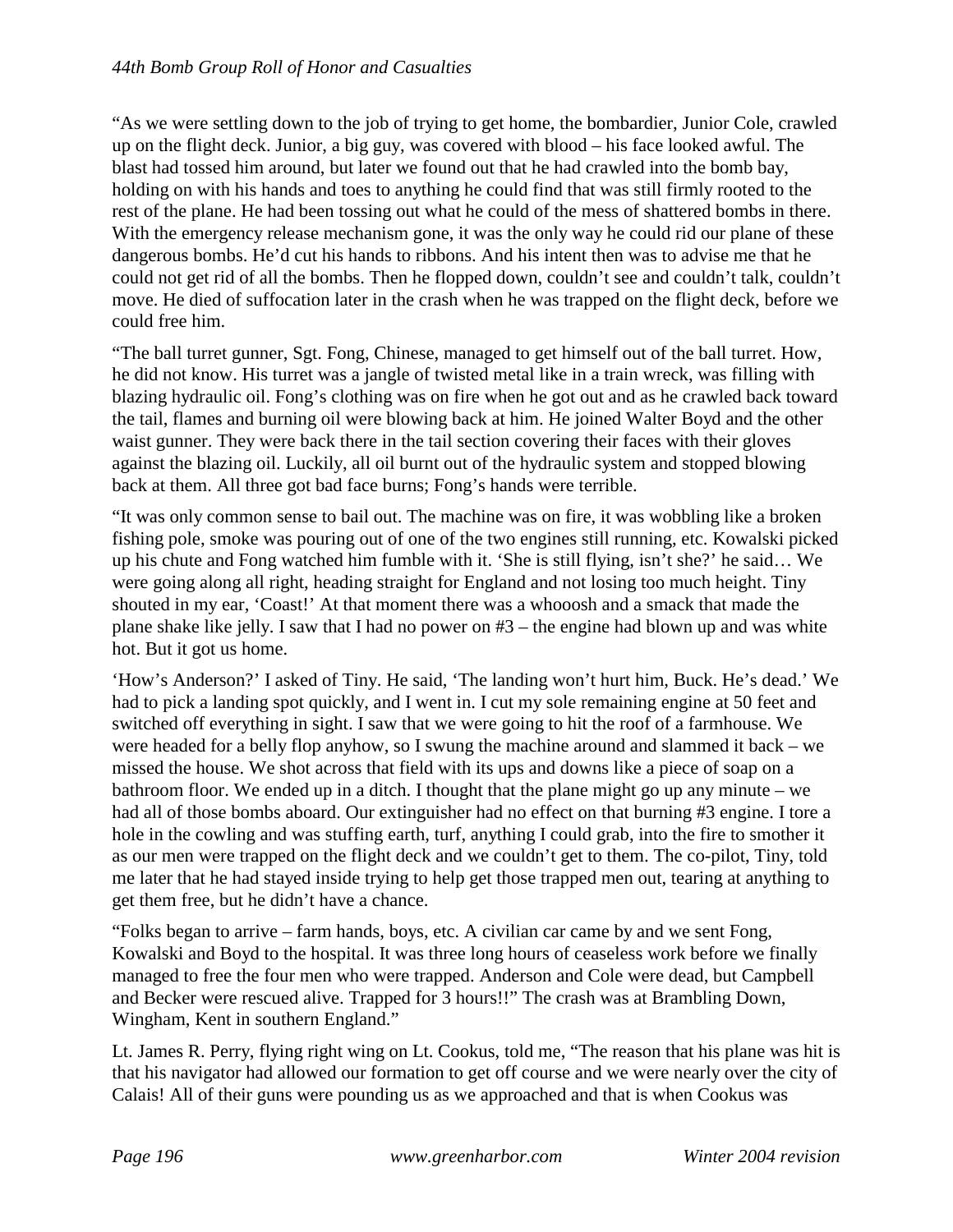bracketed with flak bursts. I saw one hit in the bomb bay and the doors flew off and what looked like a man fall out, apparently without a parachute on. (Trechel, who survived.) The plane immediately fell out of formation and so I took over, breaking radio silence and told the others to follow me in a tight turn to the right and changing altitude. They were zeroed in on us and had to react quickly as we were under 12,000 feet and easy targets.

"I kept watching Cookus as they dove toward the sea and back toward England. He appeared to be near the water as he was nearing landfall and I thought he ditched, as I saw a large explosion in the water. It must have been his bombs going off when his bombardier, Cole, got his bombs free, as they continued on to land and bellied in. It could have been that Cole got all of them out as there was no explosion when they crash-landed.

"When we returned, we found over 150 flak holes in our plane, and I believe it was Thornton (Lt. Richard L.) on the right wing who had over 300 holes in his. But we had no injuries.

"Several years ago I read in the paper where Cookus, flying out of Eugene, Oregon, crashed into a mountain near here and was killed."

# 29 January 1944 Frankfurt, Germany

Again, due to poor weather conditions, our bombers had to drop their bombs via PFF method. Flak and enemy aircraft attacks were moderate but no enemy fighters were claimed by our gunners. However, the Group suffered two planes and crews lost; one each by the 66th and 67th Squadrons.

66th SQUADRON:

| $00$ and $00$ and $00$ and $0$ and $0$ and $0$ and $0$ and $0$ and $0$ and $0$ and $0$ and $0$ and $0$ and $0$ and $0$ and $0$ and $0$ and $0$ and $0$ and $0$ and $0$ and $0$ and $0$ and $0$ and $0$ and $0$ and $0$ and $0$ |                             |         |                   |
|--------------------------------------------------------------------------------------------------------------------------------------------------------------------------------------------------------------------------------|-----------------------------|---------|-------------------|
| 66th Sq., #41-29157 J, Maynard                                                                                                                                                                                                 |                             |         | <b>MACR #2356</b> |
| 66th Squadron Crew:                                                                                                                                                                                                            |                             |         |                   |
| MAYNARD, GEORGE H.                                                                                                                                                                                                             | Pilot                       | 1st Lt. | Wellsboro,        |
| ASN 0-800011                                                                                                                                                                                                                   | <b>KIA</b>                  |         | Pennsylvania      |
| NORQUIST, JOHN E.                                                                                                                                                                                                              | Co-pilot                    | 1st Lt. | St. Paul,         |
| ASN 0-747876                                                                                                                                                                                                                   | KIA.                        |         | Minnesota         |
| MUNDT, CAROL A.                                                                                                                                                                                                                | Navigator                   | 1st Lt. | St. Louis,        |
| ASN 0-685318                                                                                                                                                                                                                   | <b>POW</b>                  |         | Missouri          |
| NIELSON, THOMAS W.                                                                                                                                                                                                             | Bombardier                  | 1st Lt. | Antonito,         |
| ASN 0-676493                                                                                                                                                                                                                   | KIA                         |         | Colorado          |
| PORTER, DONALD C.                                                                                                                                                                                                              | Engineer                    | T/Sgt.  | North Andover,    |
| ASN 11042360                                                                                                                                                                                                                   | KIA                         |         | Massachusetts     |
| PATTERSON, RUSSELL W.                                                                                                                                                                                                          | Radio Oper.                 | T/Sgt.  | Allentown,        |
| ASN 13151627                                                                                                                                                                                                                   | KIA                         |         | Pennsylvania      |
| SWAILE, CLARENCE R.                                                                                                                                                                                                            | <b>Ball Turret</b>          | S/Sgt.  | Wilkensburg,      |
| ASN 13041424                                                                                                                                                                                                                   | <b>POW</b>                  |         | Pennsylvania      |
| O'DONNELL, LOUIS J.                                                                                                                                                                                                            | <b>RW</b> Gunner            | S/Sgt.  | Bayonne,          |
| ASN 12158116                                                                                                                                                                                                                   | <b>KIA</b>                  |         | New Jersey        |
| ARCAMONE, FRANK                                                                                                                                                                                                                | LW Gunner                   | S/Sgt.  | Bayside,          |
| ASN 32540668                                                                                                                                                                                                                   | KIA, buried Epinal (B-5-70) |         | New York          |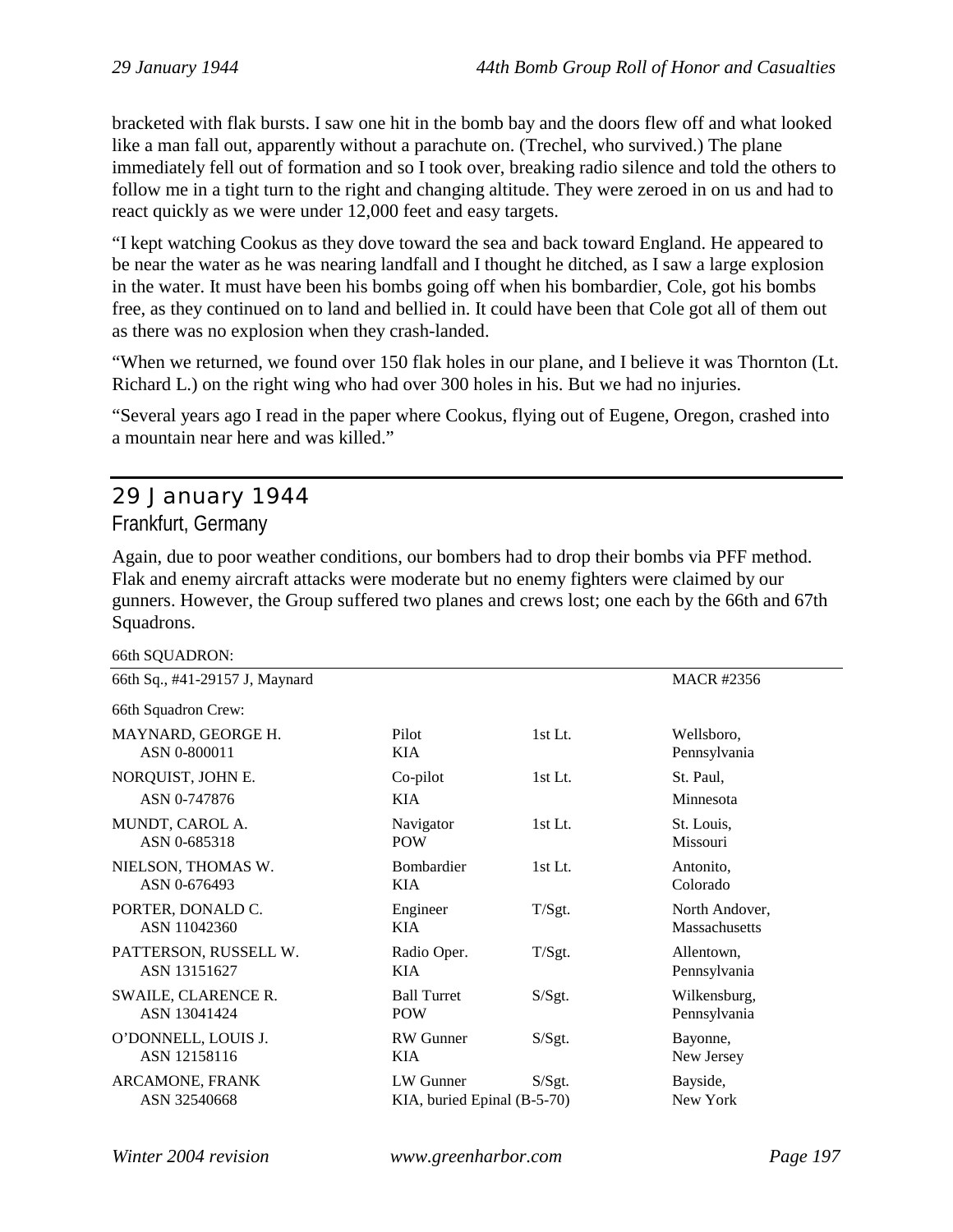| NICHOLS, DERISE L. | Tail Turret | S/Sgt. | Roanoke, |
|--------------------|-------------|--------|----------|
| ASN 13119510       | <b>POW</b>  |        | Virginia |

1st Lt. George H. Maynard, pilot of A/C #157, and his crew were listed as MIA. The MACR states: "At 1115 hours, the pilot of A/C #41-29157, was observed to leave his position on Lt. Jewell's wing, and to fly for a time with a Group to the left. Shortly thereafter, fire was reported in the bomb bay of this plane. Two chutes were seen to open as it was disappearing into the clouds, under control, apparently."

Three men were able to exit the falling ship and survive. One of them, tail turret gunner Derise L. Nichols, gave me this report: "We had been briefed three times for this mission and it is believed that the Germans may have got word and were ready of us.

"We were over France and about an hour from target, with all bombs on board, when we were jumped by a flight of fighters and were hit immediately. I was the tail gunner and shells hit just behind me and made very large holes in the waist section. #4 engine was hit and put out of action; so were the controls to the tail section. So the pilots could only control flight with the three remaining engines. With the possibility of getting back to England now so slight, the decision was made to head for Switzerland.

"The bombs were salvoed, but even then with the trouble of trying to steer with the engines, we continually lost altitude across France. We did finally cross the Swiss border, but by then we were less than 1,000 feet. We were shot at and hit by ground fire, and #2 engine was put out of commission as well. Not being able to gain altitude over the rising terrain of Switzerland, we had to circle back to abandon ship.

"Only three of us got out – all from the rear – because we were so low by that time that the others did not have time to get out and open their chutes. We landed about five miles from Switzerland at Mulhouse, France."

*Note: The crash site is actually near Ilfurth, France.*

The village of Ilfurth placed a memorial stone near the crash site and also put a plaque in the local church. It was dedicated 8 June 1996. A translation of the French text on the plaque follows: "Eighty meters west of this monument, the American bomber B-24 Liberator #41- 29157, 66th Squadron, 44th Bomb Group, was shot down on 29 January 1944, returning from a mission over Germany. Seven crew members (George H. Maynard, 1st Lt.; Thomas W. Nielson, 1st Lt.; John E. Norquist, 1st Lt.; Russell W. Patterson, T/Sgt.; Donald C. Porter, S/Sgt.; Louis J. O'Donnell, S/Sgt.; and Frank Arcamone, Sgt.) died for France. Passersby, remember."

*Note: For additional information on this memorial, please refer to the 44th BG 8-Ball columns in the Spring 1995, Spring 1996, and Summer 1996 issues of the 2nd Air Division Journal.*

| 0/00 SUUADRUN.                   |             |                                |                   |  |
|----------------------------------|-------------|--------------------------------|-------------------|--|
| 67th Sq., #42-7547 X-bar, Pinder |             |                                | <b>MACR #2251</b> |  |
| 67th Squadron Crew:              |             |                                |                   |  |
| PINDER, HAROLD H.                | Pilot       | lst Lt.                        | Burgettstown,     |  |
| ASN 0-800931                     | Evadee, POW |                                | Pennsylvania      |  |
| GRONO, LAWRENCE W.               | Co-pilot    | 1st Lt.                        | Minneapolis,      |  |
| ASN 0-680437                     |             | POW, evadee, repatriated, died |                   |  |
|                                  |             |                                |                   |  |

 $67t$ <sub>b</sub> SQUADRON.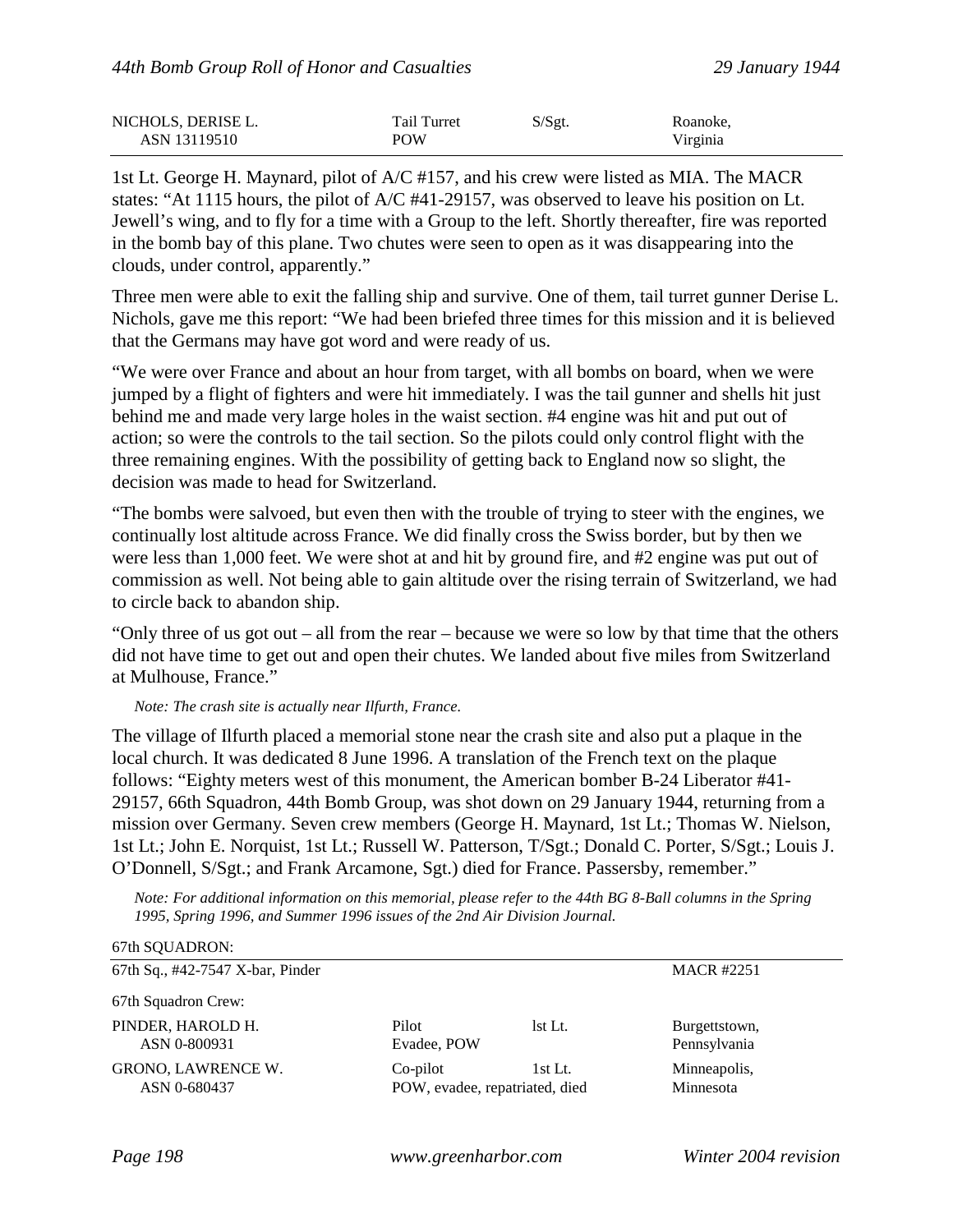| <b>BOOMER, DONALD S.</b> | Navigator                            | 2nd Lt.   | Mesa,           |
|--------------------------|--------------------------------------|-----------|-----------------|
| ASN 0-738956             | <b>POW</b>                           |           | Arizona         |
| STUBBS, ALVIN E.         | <b>Bombardier</b>                    | $2nd$ Lt. | Oklahoma City,  |
| ASN 0-679687             | KIA                                  |           | <b>Oklahoma</b> |
| HALL, EARL W.            | Engineer                             | T/Sgt.    | Parkersburg,    |
| ASN 33288720             | <b>POW</b>                           |           | West Virginia   |
| SOFFERMAN, ABE           | Radio Oper.                          | T/Sgt.    | Bronx.          |
| ASN 32436994             | Evadee, KIA, buried in New York City |           | New York        |
| LAUCAMP, ROBERT L.       | <b>Ball Turret</b>                   | S/Sgt.    | Tipton,         |
| ASN 17071305             | KIA                                  |           | Iowa            |
| ROBISON, JACK C.         | <b>RW</b> Gunner                     | S/Sgt.    | Wabash,         |
| ASN 15330702             | KIA                                  |           | Indiana         |
| GREEN, MILAS L.          | LW Gunner                            | S/Sgt.    | Clyde,          |
| ASN 34036551             | POW, wounded                         |           | North Carolina  |
| PAXTON, WILLIAM A. Jr.   | Tail Turret                          | S/Sgt.    | Brooklyn,       |
| ASN #12155754            | KIA, buried Ardennes (A-12-10)       |           | New York        |

Also on this mission of the 29th, 1st Lt. Harold W. Pinder and crew were lost. The MACR contained the words of observer James Perry, 1st pilot: "A/C #547, pilot H. H. Pinder, was flying on our left wing. About 1110 hours and just before the IP, one FW 190 attacked and scored hits near the right wing tip. A/C #547 began to lose altitude and fire was seen in the bomb bay. Two chutes opened and the aircraft went below the clouds, under control."

The pilot, Lt. Pinder, wrote the following: "We were met on the coast and on in by both Me 109s and FW 190s. I had never seen them mixed before. At about 1102 hours we dropped out of control after about three separate enemy passes. We took 20-mm hits under the flight deck that cut the control cables. I couldn't get the auto pilot to take over control – probably a hopeless effort, anyway. The aircraft dove out of control. I remember the wing afire and at least the #4 engine knocked out.

"Green was in shock from a 20-mm hit through both lower legs. Jack [Robison] pushed Green out the rear hatch and pulled his ripcord, but he did not get out himself, possibly giving his chute to Green."

"Sofferman and I were able to escape capture and were loose with the Belgian Resistance group for three months. But Sofferman was killed by the Secret Police while trying to avoid capture, and I was taken prisoner – in April 1944.

"#547 did not have a name and I think that this mission, our tenth, was the first time we flew this plane. The plane we flew over (to England) had a shark nose painted on it."

Lt. Pinder was referring to A/C #42-7549, which is believed to be the one featured on the front cover of "Jaws Over Europe," published by Ursel P. Harvell in the early 1980s. Pinder flew two mission in the "Shark."

Pinder reported that four crewmen died in the aircraft: Stubbs, Laucamp, Robison, and Paxton. Six others parachuted. Pinder noted that his co-pilot Grono had died in August of 1944 of tuberculosis after repatriation. He also said that his regular navigator was named Weatherwax, who later became a ground officer.